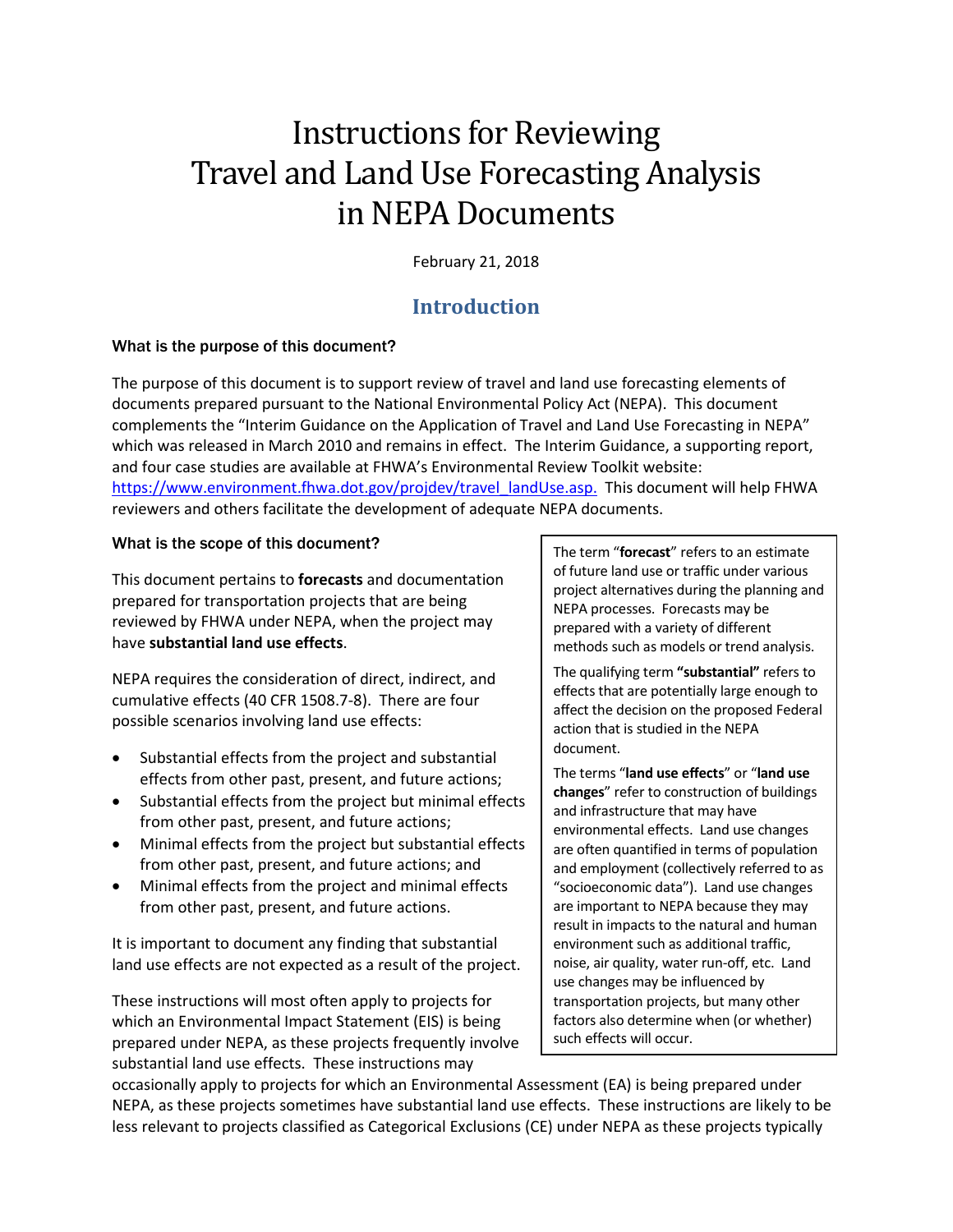have minimal land use effects (the fourth scenario above). Regardless of the NEPA class of action, in the event these projects have potential substantial land use effects, NEPA practitioners and reviewers are encouraged to apply the instructions, as appropriate.

#### Who should read this document?

This document was developed for FHWA staff responsible for reviewing NEPA documents. Relevant FHWA staff include Community Planners, Environmental Specialists, and Office of Chief Counsel Attorneys. In addition, this document is intended to assist project sponsors and technical teams who are preparing NEPA documents, as the considerations raised here are often crucial to a successful project, and they are most easily addressed when they are identified early and carried out consistently during the NEPA process.

This document will help evaluate the adequacy of NEPA studies by identifying information to verify that:

- The NEPA study has a reasonable strategy for evaluating land use effects and associated traffic forecasts;
- The project's potential influence on land use changes has been adequately assessed;
- Project traffic forecasts and environmental effects analysis have adequately considered land use effects associated with the project;
- Suitable traffic forecasts and land use forecasts for NEPA are proposed and prepared;
- Land use forecasts and traffic forecasts from the planning process are used appropriately;
- New land use information that becomes available is adequately considered; and
- Sufficient documentation exists to support these elements of the study.

**IMPORTANT:** FHWA staff who are not confident in their ability to review forecasting elements should seek assistance. Specialists at FHWA Headquarters and the Resource Center with extensive experience in land use, travel demand, and traffic forecasting are available to assist you.

#### How is this document organized?

The adjacent figure identifies eight areas of the NEPA process where a reviewer might be concerned with land use forecasting and travel forecasting:

- Scoping;
- Traffic forecast;
- Purpose & Need;
- Range of Alternatives;
- Effects Analysis;
- Preferred Alternative;
- Changes during NEPA; and
- Reevaluation.

#### Does this document impose any requirements?

No. It expands upon recommendations from the "Interim Guidance on the Application of Travel and Land Use Forecasting in NEPA" in order to help FHWA staff improve the quality of NEPA review, and to help project sponsors and technical teams prepare effective NEPA documents. This document does not supersede the Interim Guidance.

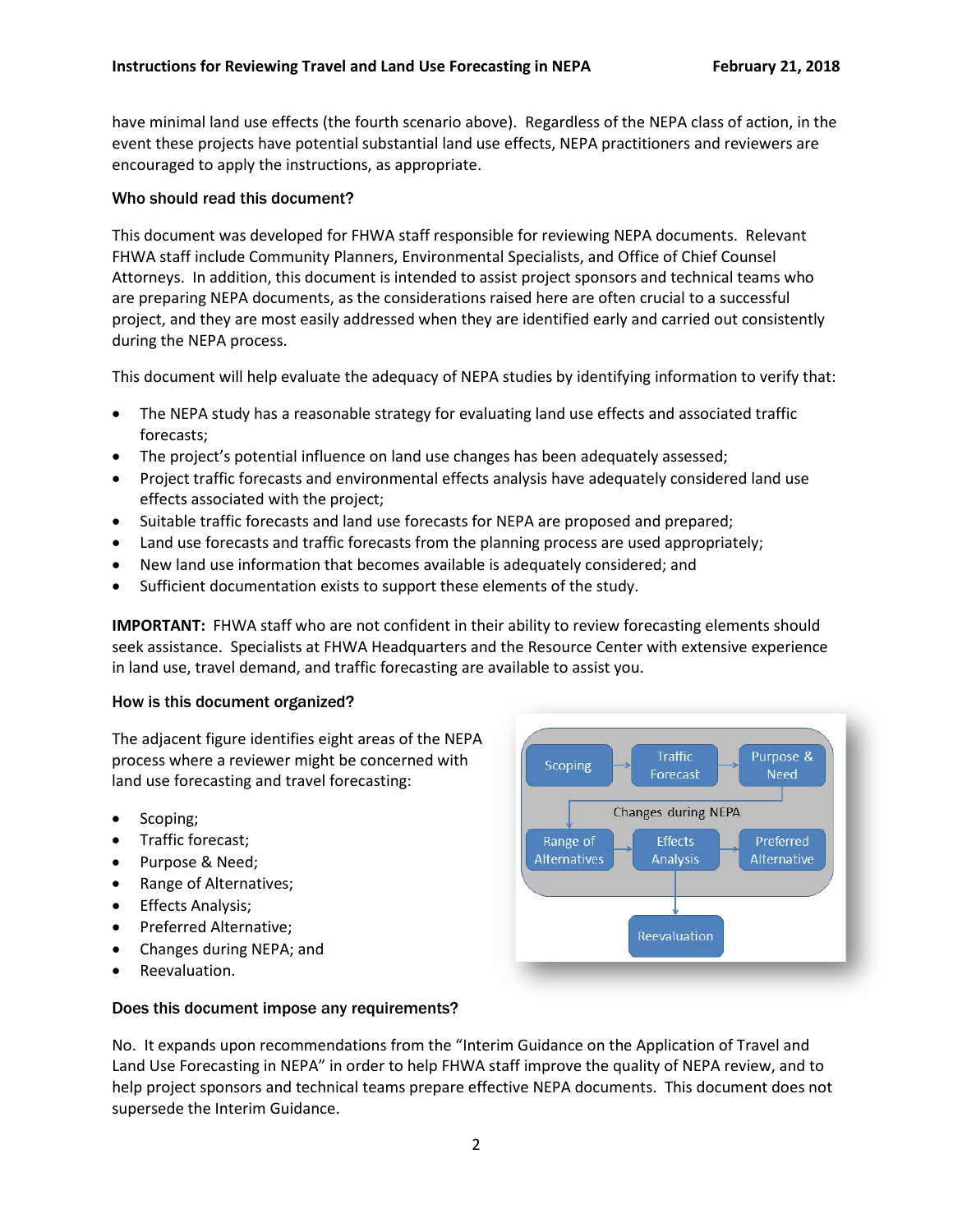# **Table of Contents**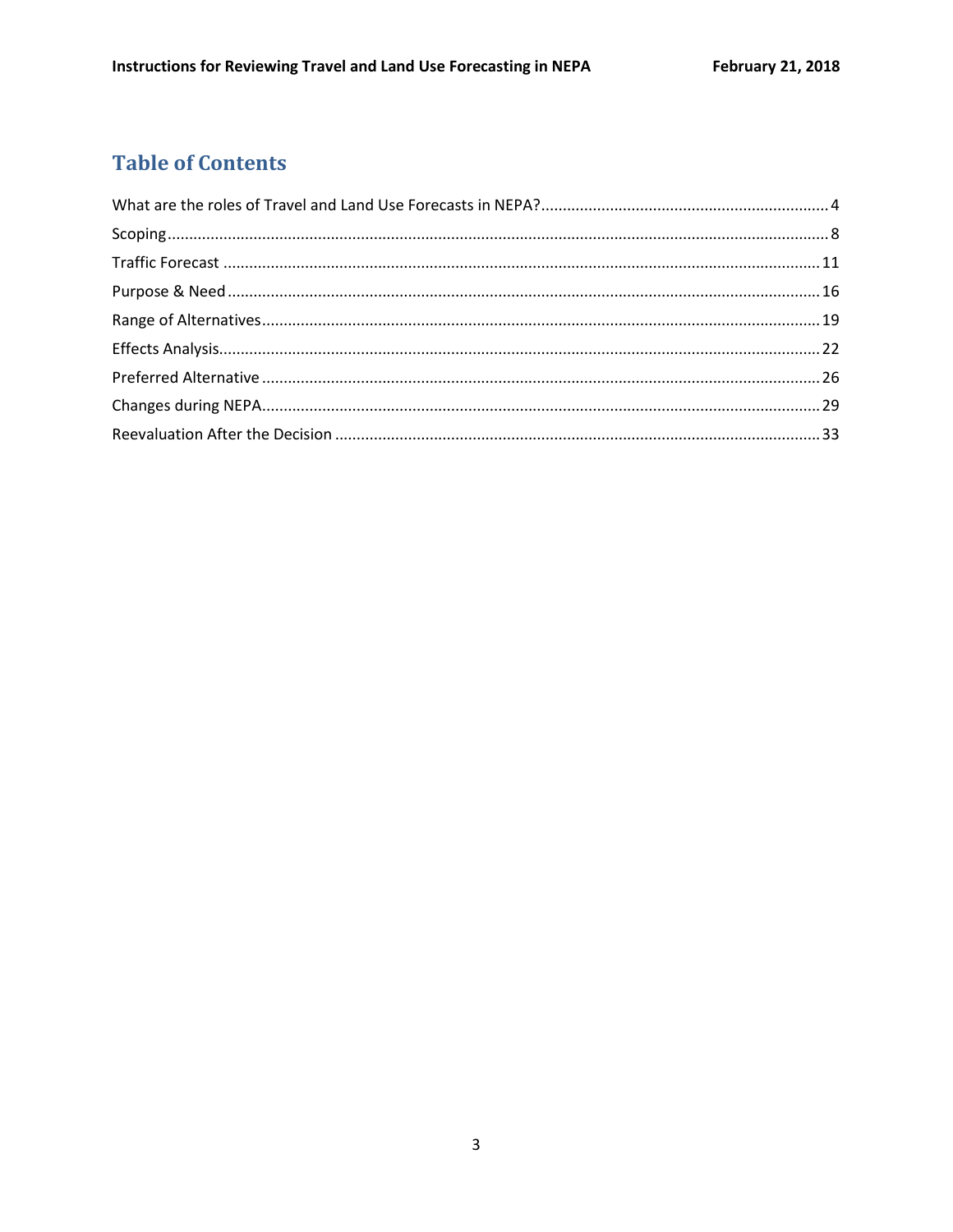# **What are the roles of Travel and Land Use Forecasts in NEPA?**

<span id="page-3-0"></span>Land use can be a direct effect of a transportation project (acquiring property) and an indirect effect of a project (a landowner decides to build a gas station at a new interchange). Land use can also influence travel demand as well as traffic and traffic-related effects such as noise and air quality. Land use and travel forecasts are often prepared during the planning process to support documents such as long range transportation plans. NEPA studies typically use planning forecasts as a starting point for analysis of project traffic and related effects.<sup>[1](#page-3-1)</sup> Planning forecasts usually cover a larger geographic area than typically studied under NEPA. That difference in scope may need to be taken into account when using or tailoring the regional forecast for use in the smaller NEPA study area. In addition, NEPA studies may need to develop alternative potential land use forecasts, and use those forecasts to develop travel demand and traffic forecasts to evaluate the effects of project alternatives. The figure and sidebar below depict the relationship between these various forecasts.



**Land use forecasts** are typically prepared by planning agencies to support long range transportation plans. They reflect anticipated future development, and are either based on, or closely coordinated with, regional **socio-economic forecasts** which consist of forecasts of population and employment.

**Travel demand forecasts** reflect anticipated regional traffic patterns for a typical day, based on the distribution of population and employment across the region. They are often used as inputs to **traffic forecasts**, which contain more detailed estimates of traffic characteristics, such as peak hour traffic volume, travel speeds, or turning movements at intersections. Traffic forecasts in turn form the basis for estimates of other effects such as air quality and noise.

The methods, data, and planning assumptions used to prepare forecasts should appropriately reflect the project's characteristics and support the NEPA findings.

Several stages of land use, regional travel, and traffic forecasting typically occur during the NEPA process. Early in the process, land use and traffic forecasts can help:

- confirm the need to take action;
- determine the purpose for the project; and
- evaluate a range of reasonable alternatives to meet the purpose of the project.

<span id="page-3-1"></span><sup>&</sup>lt;sup>1</sup> This practice is consistent with Congress's longstanding intent that "federally-funded highway and transit projects must flow from metropolitan and statewide transportation planning processes (pursuant to 23 U.S.C. 134-135 and 49 U.S.C. 5303-5306)." 23 CFR Pt. 450, Appendix A.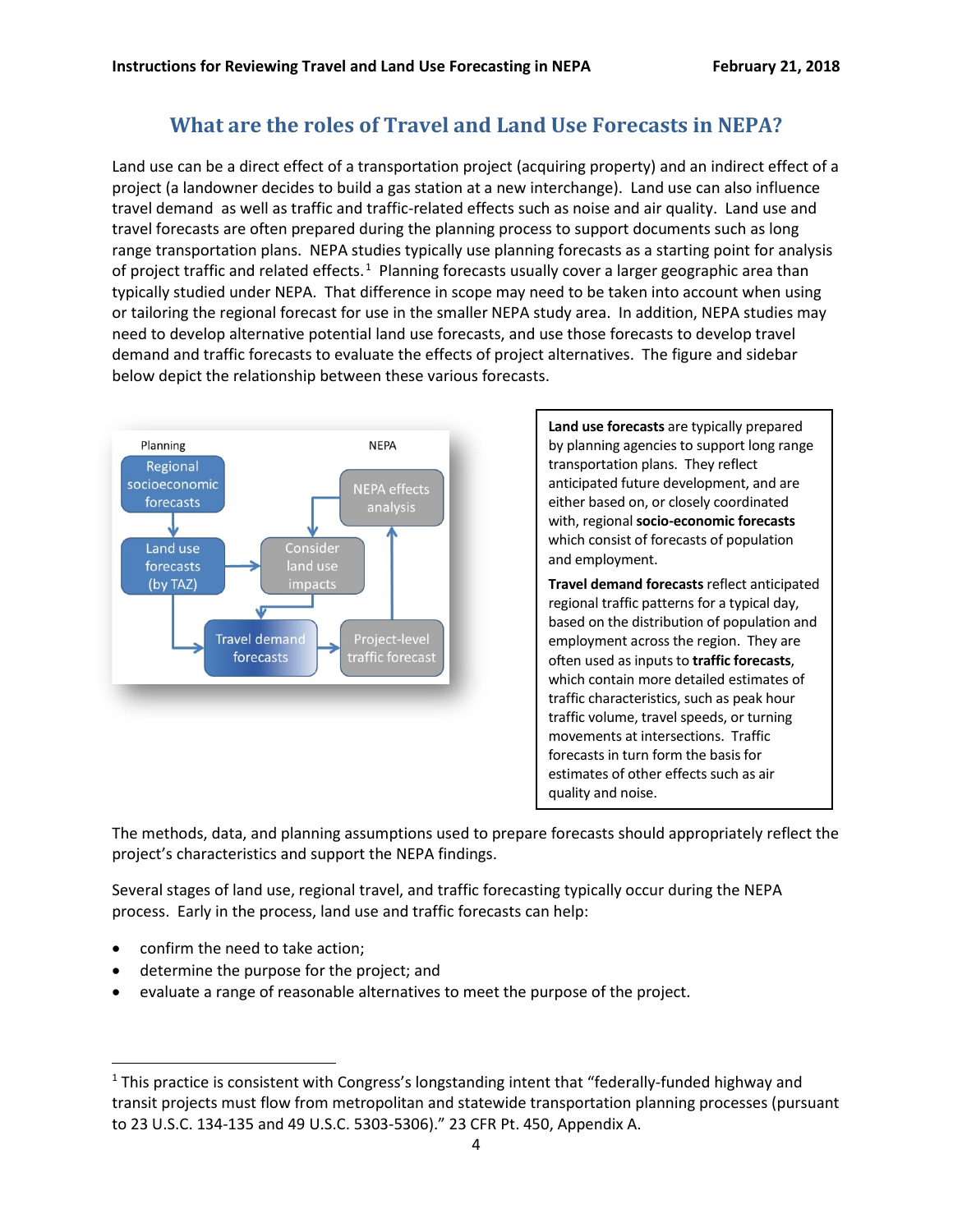The project's initial traffic forecast often evolves over the course of a project study as the possible effects of the project are better understood. In particular, different project alternatives may have different land use effects. Different land use forecasts for some or all of the alternatives may be needed to capture those effects, and the differences in land use may in turn lead to different traffic forecasts. Differences in the forecasts can have an effect on the recommendations in the NEPA documents.

Because analysis of land use effects is complex and time-consuming, it is important to identify the project's potential to influence future land use as early as possible. Ideally, this occurs during the scoping phase of the study so that suitable time and resources can be allocated for analysis at an appropriate level of detail. An effective screening strategy for land use effects will look at available data to determine whether:

- suitable development land or re-development opportunities are available in the study area;
- the project itself improves accessibility of developable land; and
- the land is, or will be, attractive to developers (providing "development pressure").

The figure below illustrates how such screening can help determine whether alternative land use forecasts may be necessary to capture the distinct effects of project alternatives, or to document that no land use effects are expected.



A highway project will not always "**induce**" land use changes. For example, transportation investments in corridors with established development patterns may not induce a substantial level of new development, whereas a new highway that improves accessibility to undeveloped land may result in a stronger economic development response to access afforded by the project. Many factors may

"**Induced travel**" refers to observed increases in overall traffic volume that may occur when a new highway is opened or a previously congested highway is widened. "**Induced growth**" refers to new land development that occurs after a project is built.

influence the suitability for land development, including land availability, access to municipal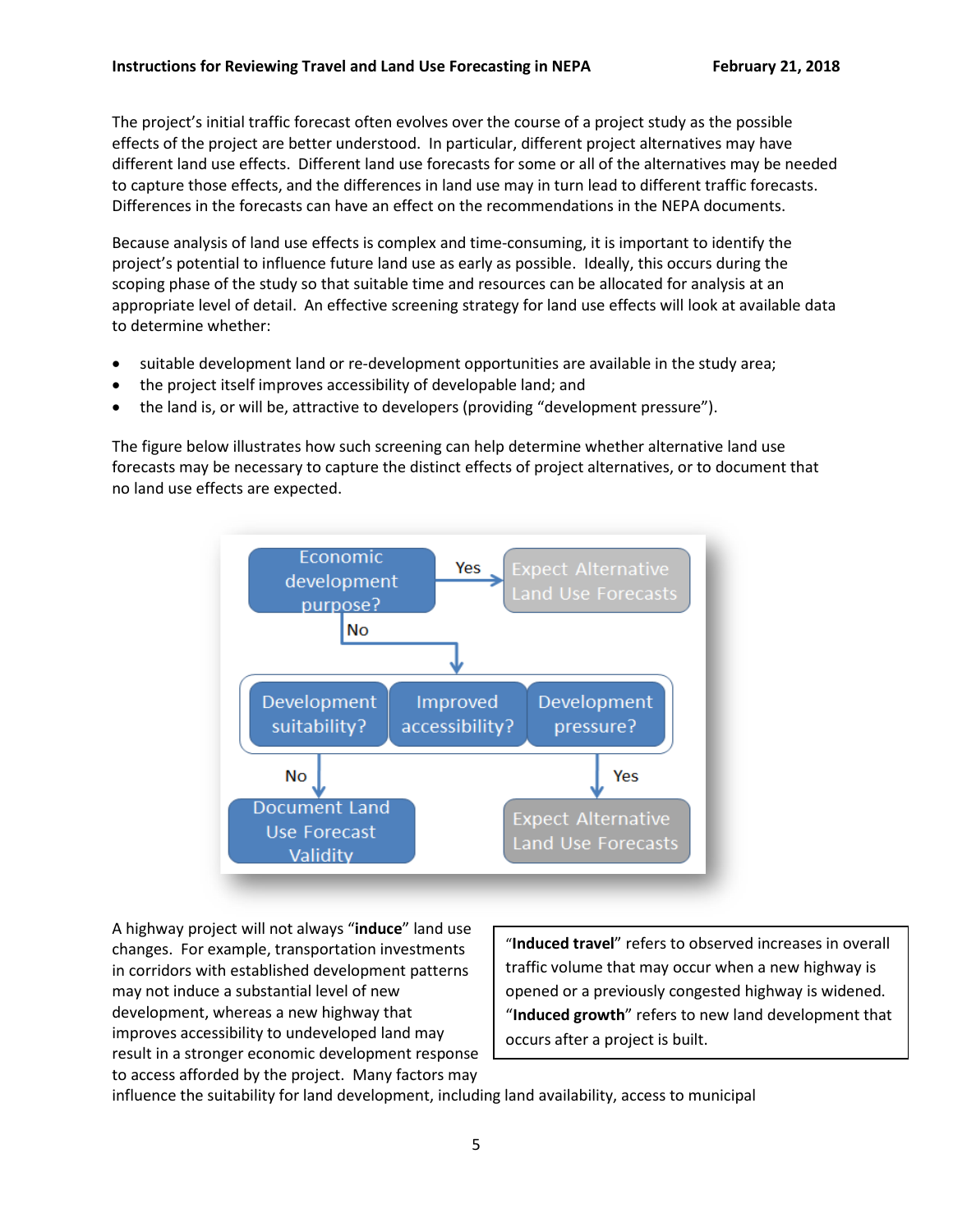water/sewer, schools, or local zoning and taxation policies. These and other factors related to induced travel and induced growth are discussed in Section 2.4.6 of the Interim Guidance.

It is also important to analyze the land use and traffic effects adequately for each "**build**" alternative, compared to the "**no-build**" alternative (in which the project is not constructed). In situations where

substantial land use changes are anticipated as a result of the project, the land use and traffic effects analysis for each alternative should be internally consistent, so that the land use forecast accounts for the distinctive features of the alternative, and the traffic forecast accounts for the anticipated land use for the alternative.

Analyzing the land use and traffic effects of the project may or may not yield separate land use and traffic forecasts for each alternative ("no-build" and one or more "build" alternatives). In all cases, however, the analysis should establish that the

**"Build"** and **"no-build" forecasts** estimate land use or traffic effects that will occur if the project is built or not built. Each alternative is associated with conditions that describe what is expected to be built. The build forecasts report the expected land use and traffic effects for the build conditions associated with each alternative in the design year. Likewise, the nobuild forecast reports expected land use and traffic effects if the project were not to be built. Despite the different conditions represented in each alternative, the resulting land use and traffic forecasts are often not substantially different. Consequently, a single build forecast may sometimes suffice, even for the build and no-build forecasts.

forecasts used to evaluate the effects of each alternative are reasonable, internally-consistent, and adequate. For example, if the same land use forecast is used to support analysis of traffic effects in several alternatives, the study should demonstrate that the land use effects of each alternative can be reasonably expected to be similar. This demonstration is especially important if the same forecasts will be used for no-build and build alternatives. It may be accomplished by referring to technical reports, white papers, or other documentation addressing factors that may influence growth in the study area.

If subsequent analysis during the study suggests that earlier traffic forecasts are no longer consistent with the updated land use, it is important to review, and if necessary revise, the traffic forecasts and the assessment of effects that depend on the traffic forecasts. The results of these reviews should be documented, even if they show that the forecasts or effects have not changed. If the forecasts or effects have changed, it is also important to review earlier decisions in the study, including Purpose and Need, screening of alternatives, and identification of the preferred alternative to ensure that these decisions are valid based on the most recent data.

Federal Statute<sup>[2](#page-5-0)</sup> and the joint FHWA/FTA planning regulations<sup>[3](#page-5-1)</sup> encourage a collaborative and integrated approach to transportation decision-making that considers benefits and impacts of proposed transportation system improvements to the environment, community, and economy during the transportation planning process. Planning and Environment Linkages (PEL) use the information, analysis, or products developed during transportation planning to inform the environmental review process, including NEPA. The FHWA has developed guidance<sup>[4](#page-5-2)</sup> on the Statutory and regulatory

<span id="page-5-0"></span> <sup>2</sup> 23 U.S.C. 168

<span id="page-5-1"></span><sup>3</sup> 23 CFR Part 450

<span id="page-5-2"></span><sup>4</sup> Planning and Environmental Linkages - Questions and Answers, November 2, 2016, [https://www.fhwa.dot.gov/hep/guidance/pel/pelfaq16nov.cfm#q1.](https://www.fhwa.dot.gov/hep/guidance/pel/pelfaq16nov.cfm%23q1)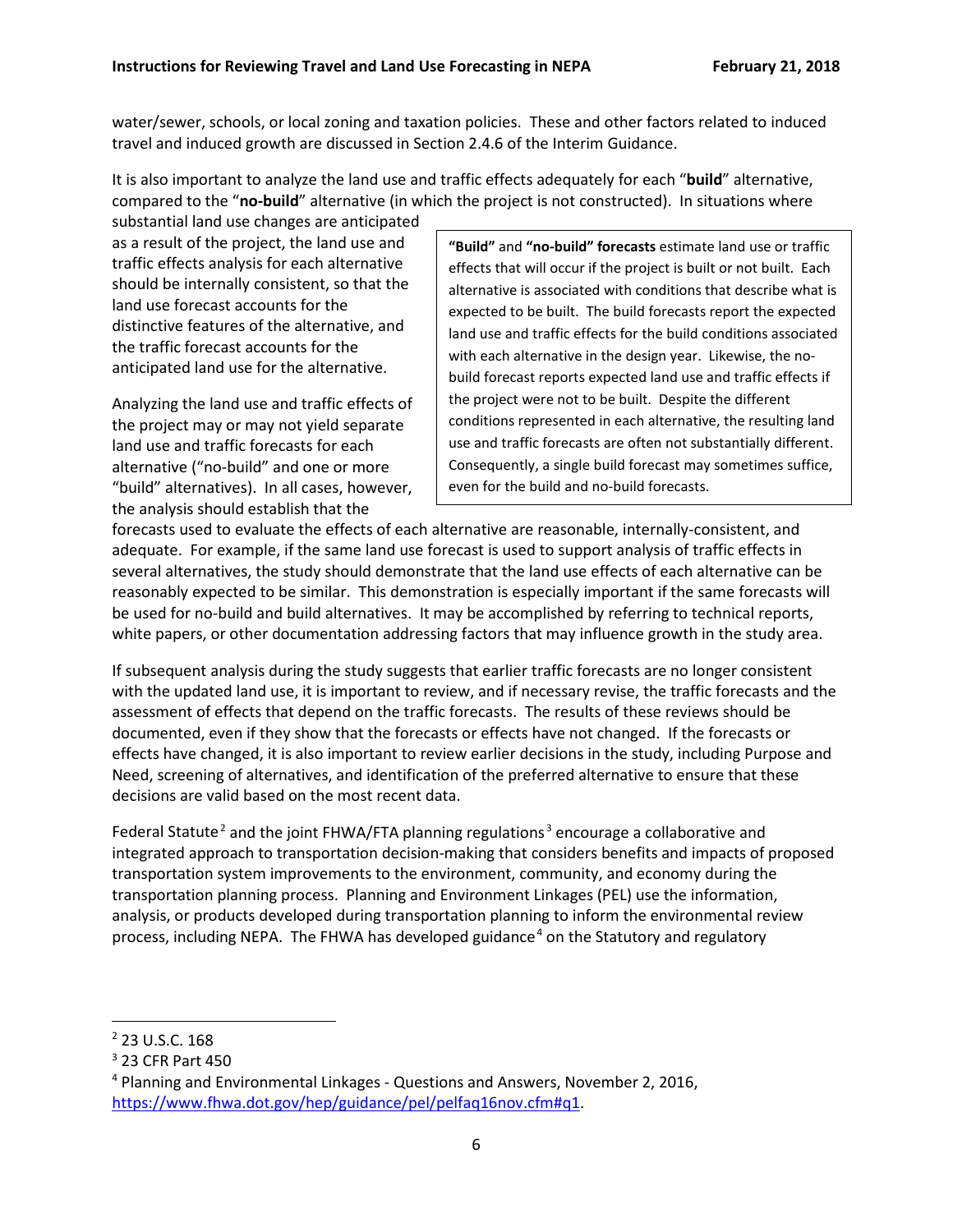provisions for PEL. The FHWA has also developed examples of implementation of PEL and effective best practices<sup>[5](#page-6-0)</sup> on how to use planning products in environmental review.

It is important to review products of the planning process that are used to support NEPA determinations, even if those products were developed with NEPA in mind. Their use should be justified explicitly with respect to the characteristics of the project and the needs of the NEPA study. Such review is particularly important if the project may reasonably be anticipated to have substantial land use effects. The review should ensure that appropriate and internally consistent assumptions and forecasts have been used and documented throughout the NEPA process for each of the alternatives being analyzed (for example, by appropriately distinguishing effects of the build scenario relative to the nobuild).

<span id="page-6-0"></span> <sup>5</sup> FHWA Environmental Review Toolkit: Planning and Environmental Linkages, https://www.environment.fhwa.dot.gov/integ/index.asp.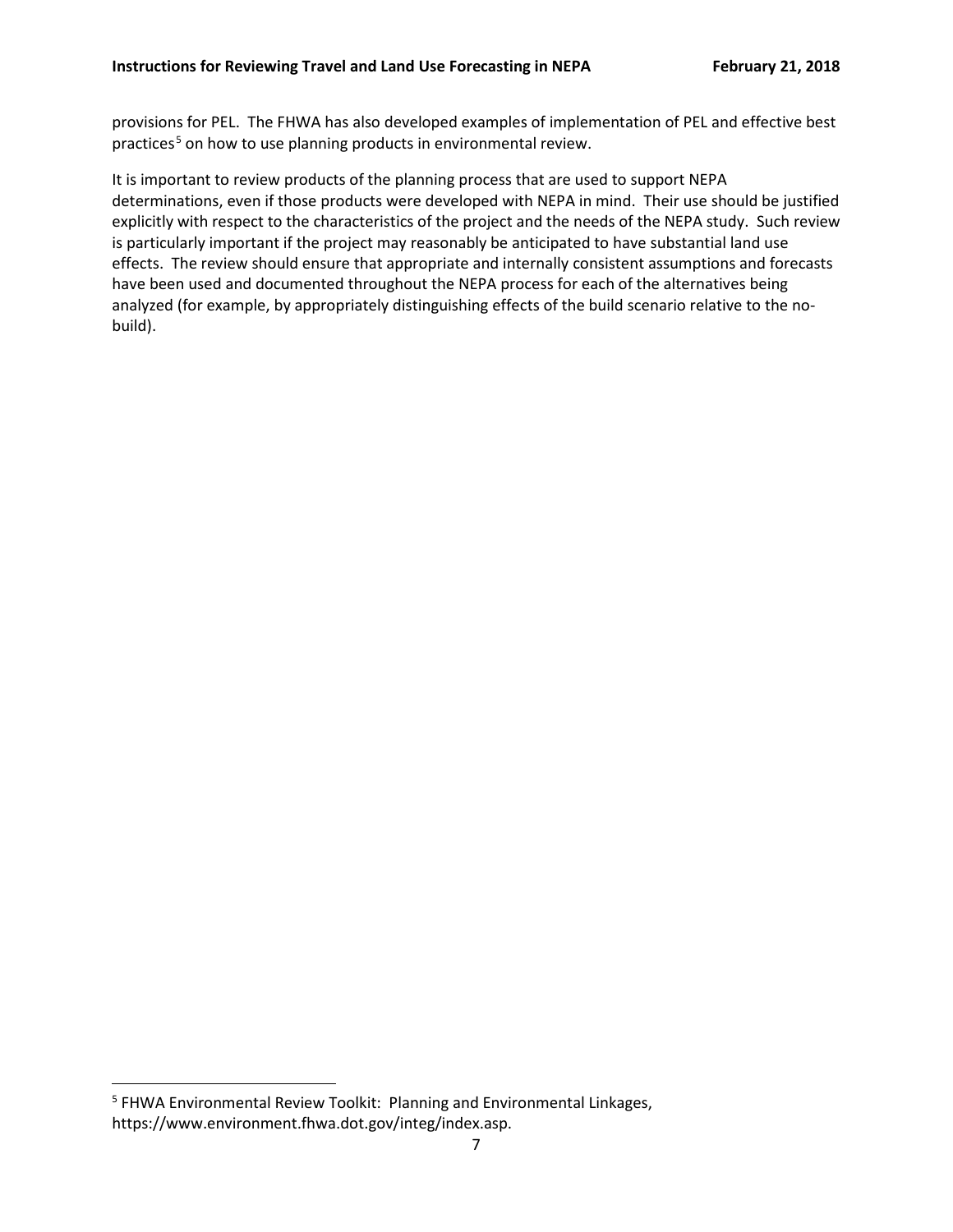# **Scoping**

#### <span id="page-7-0"></span>What's the main concern?

Inadequate consideration of land use forecasting and travel forecasting during the **scoping** process can create additional problems later in the NEPA process.

Scoping is an ideal time to start identifying potential land use forecast and traffic forecast connections to a NEPA project. The figure below identifies potential connections:

- Using land use forecasts to help develop the project's traffic forecast;
- Using the project's traffic forecast to help establish the need to take action;
- Using the project's traffic forecast(s) to help evaluate a range of reasonable alternatives;
- Determining the potential for land use changes as an effect of the project; and

**Scoping** is a collaborative process involving the lead agencies, resource and regulatory agencies, and the public. Scoping determines what factors and resources will be issues of concern during the NEPA process, and whether they may have an impact on the decision. It is not always possible to determine in advance if an issue will be of concern, so scoping may result in plans to assess the importance of an issue (such as land use effects) early in the study.

• Identifying methodologies for determining and assessing land use forecasts and traffic forecasts.



#### What's the risk to the project?

If the scoping process does not adequately consider land use forecasting and traffic forecasting issues, then:

- The project schedule may be delayed by many months if additional time must be budgeted to address unanticipated data analysis and forecasting needs;
- The project cost may increase due to the need for additional forecasts not originally budgeted;
- The documents may not meet NEPA requirements to disclose all the project impacts;
- Approvals from FHWA (e.g., prior concurrence, legal sufficiency, or a Record of Decision (ROD)) may be delayed or denied for lack of adequate documentation supporting conclusions or proposed courses of action; and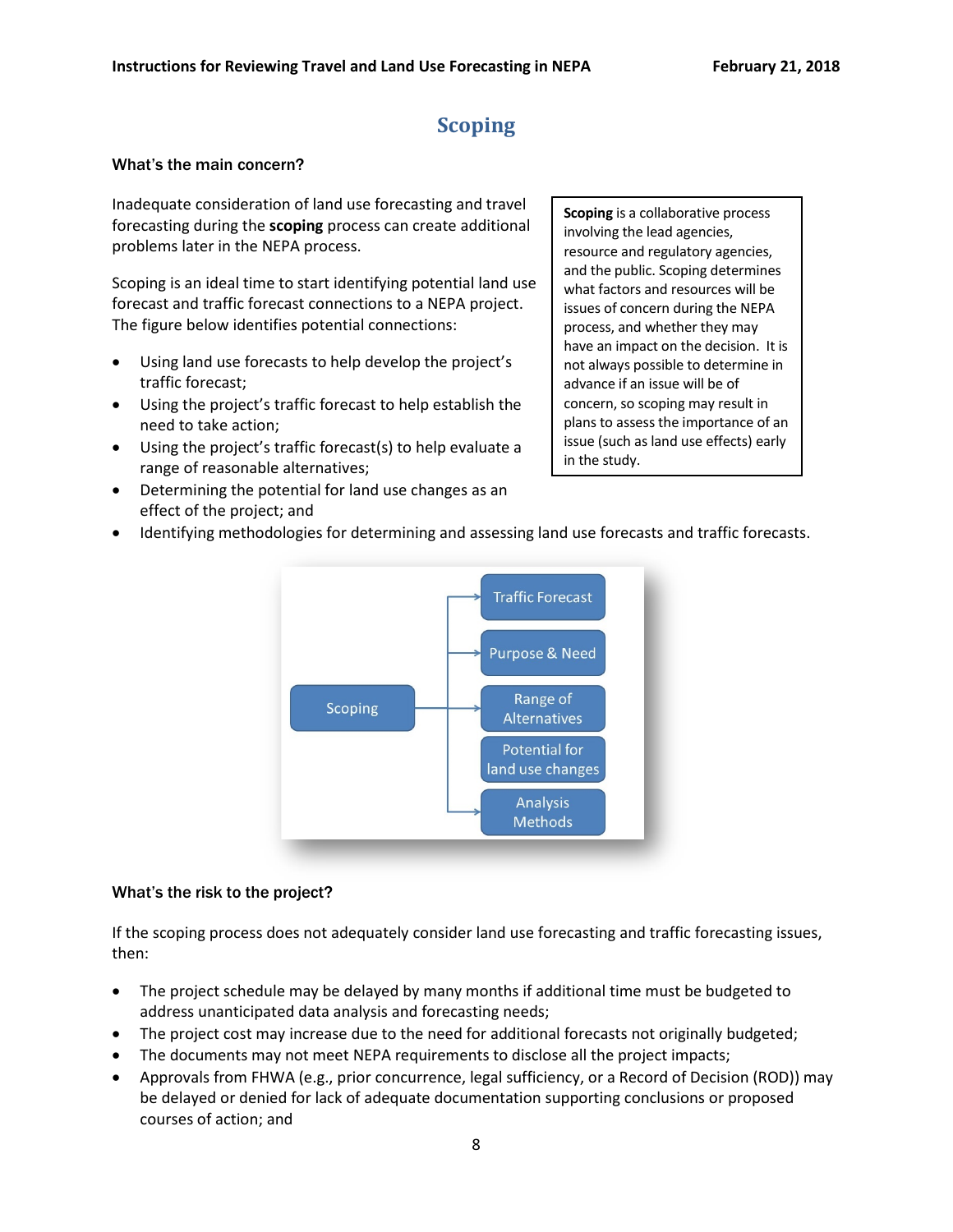• The document may violate NEPA requirements due to false assumptions or a critical assumption that is undisclosed.

#### What do I need to ensure?

When you are involved in the scoping process, you can influence how land use forecasting and traffic forecasting will occur as part of the NEPA study. You can help the project sponsor prepare sound forecasts by asking the following types of questions:

- Could substantial land use effects result from the project?
- How will the project team determine whether land use effects are likely or not likely to arise?
- What data and methodologies will be used to support land use forecasting and the project's traffic forecasting?
- How, and by whom, will the necessary project forecasts be prepared?
- Will existing forecasts prepared by outside agencies such as a Metropolitan Planning Organization (MPO) or State be used in the project study? How will the project team ensure that those forecasts are appropriate to support the NEPA process?
- Will the project study depend on land use or travel forecasts for assessing purpose and need, or for screening alternatives?
- Has the project budget and schedule allowed for the need to:
	- o Evaluate the potential for land use effects?
	- o Prepare appropriate and consistent land use, travel demand and traffic forecasts?
	- o Review and revisit those forecasts at later stages of the study?
	- o Review and revisit the decisions that may be affected by changes in those forecasts?
- Will alternative-specific traffic or land use forecasts need to be made, or will one set suffice (this question may need to be revisited later in the process)?

#### Reviewer Considerations

- Even if a project seems unlikely to have land use effects, it is important that the potential for such effects be explicitly evaluated early in the study, based on available data for existing and future conditions. If the project study finds that no land use effects are anticipated, that finding and the assumptions used to support it should be clearly documented. As a reviewer, it may be useful to presume that land use effects will occur, and challenge the project team to provide adequate evidence and analysis to convince you otherwise.
- Screening a project for possible land use effects should be documented in all cases where land use effects and associated traffic and travel might affect estimates of project impacts or proposed mitigation measures. Documentation of the screening should be provided even if the project is not anticipated to have land use effects.
- It is important that various members of the project team coordinate effectively with each other to ensure that land use forecasts and travel forecasts are developed and applied consistently. In particular, the project work plan should explain:
	- o How and when the results of Indirect and Cumulative Effects (ICE) analysis (where land use effects are frequently identified) will be accounted for in the project traffic forecasts;
	- o The effects analyses; and
	- o The decisions that those forecasts and analyses support (some of which are often prepared early in the study, and independently of the ICE analysis).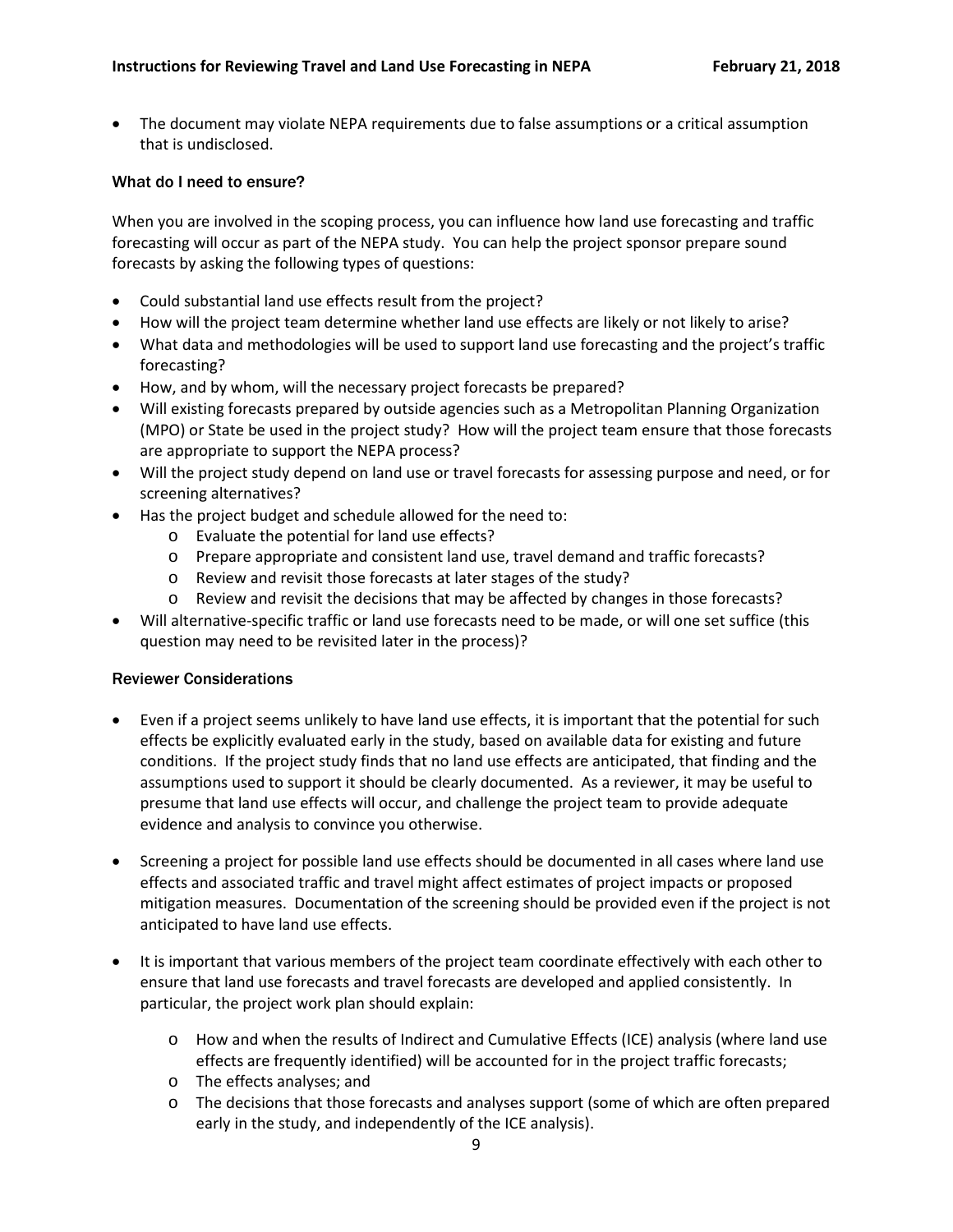- The reviewer should verify the adequacy of land use and travel forecasting data and methods as early in the project study as possible. The later in the study such questions are raised, the more expensive they will be to address, the harder it will be to ensure that the final documents are complete and consistent, and the greater the danger that the project will not meet NEPA requirements, placing the project at risk.
- As early as possible, FHWA reviewers should notify FHWA offices that will later be involved in project review (including the Office of Chief Counsel and the Office of Planning, Environment, and Realty) that a project with potentially substantial land use effects is under development. Those offices are prepared to assist in reviewing the proposed land use and traffic analysis strategies and in providing technical support for subsequent reviews as the project proceeds.

# Example

A project sponsor is developing a proposal to complete a 20-mile section of a regional beltway. The MPO's regional travel demand model will be used to develop design year traffic forecasts with standardized project level adjustments to generate a project-level forecast. The freeway alignment considered in the MPO long range plan passes through several areas that are beginning to be developed, and the plan shows significant land use growth in those areas. The project plan does not include time or budget for developing land use forecasts because "the MPO has done all that." The reviewer insists that the project team revise their work plan to allow time to study the MPO forecasts and to justify use of a single future land use forecast, or to develop separate build and no-build land use and travel forecasts, because the project may not receive a ROD unless land use issues have been adequately analyzed.

#### Where can I find more information on this topic?

Interim Guidance on the Application of Travel and Land Use Forecasting in NEPA, Sections 2.1 "Project Conditions and Forecasting Needs," 2.2 "Suitability of Modeling Methods, Tools, and Underlying Data," and 2.3 "Scoping and Collaboration on Methodologies."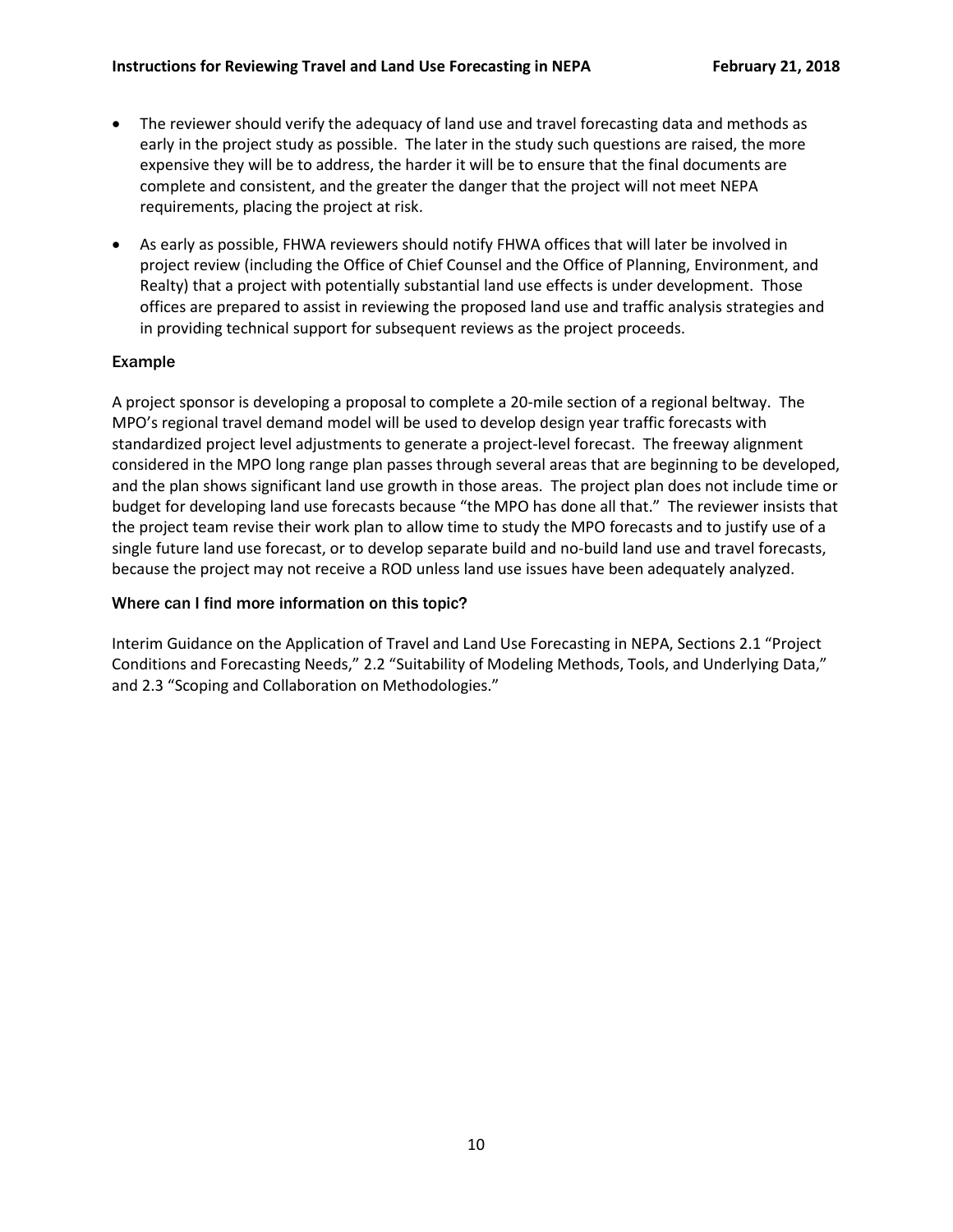# **Traffic Forecast**

#### <span id="page-10-0"></span>What's the main concern?

There are many techniques to develop a project's traffic forecast. Some of these techniques rely on land use forecasts as inputs. The figure below represents how land use forecasts, along with other assumptions, are used as inputs to a traffic forecast.



If a project's traffic forecast relies on a land use forecast as an input, supporting documents should clearly explain how the land use forecast was developed and what assumptions were used. (For example, does the land use forecast presume a future in which the project is built?). Other assumptions used in preparing the traffic forecast that are not part of the land use forecast might, for example, include the proportion of future traffic expected to occur during peak hours or the value of time (minutes saved) for users of new toll facilities.

Even if the traffic forecast was prepared without a land use forecast (for example, if the future traffic is extrapolated from traffic count trends, as may be appropriate for a small project), it is possible that the study has not examined land use in sufficient detail. Consequently, if the project's traffic forecast does not explicitly refer to a land use forecast, it is important that the study document the reasons that land use effects are presumed not to affect the traffic forecasts.

#### What's the risk to the project?

If the NEPA documents do not explain how the land use forecast was developed, or fail to consider land use forecasts, the traffic forecast may rely on false assumptions. This can increase the risk of:

- An inaccurate traffic forecast;
- Violating NEPA requirements due to false assumptions or a critical assumption that is undisclosed.

#### What do I need to ensure?

As a reviewer, you should ensure that the traffic forecaster has a good understanding of how the land use information was initially developed and used to support the project's traffic forecast. You should also ensure that the study includes appropriate documentation of the land use information. In general, the documentation should be sufficient to allow a technically proficient team to reproduce the study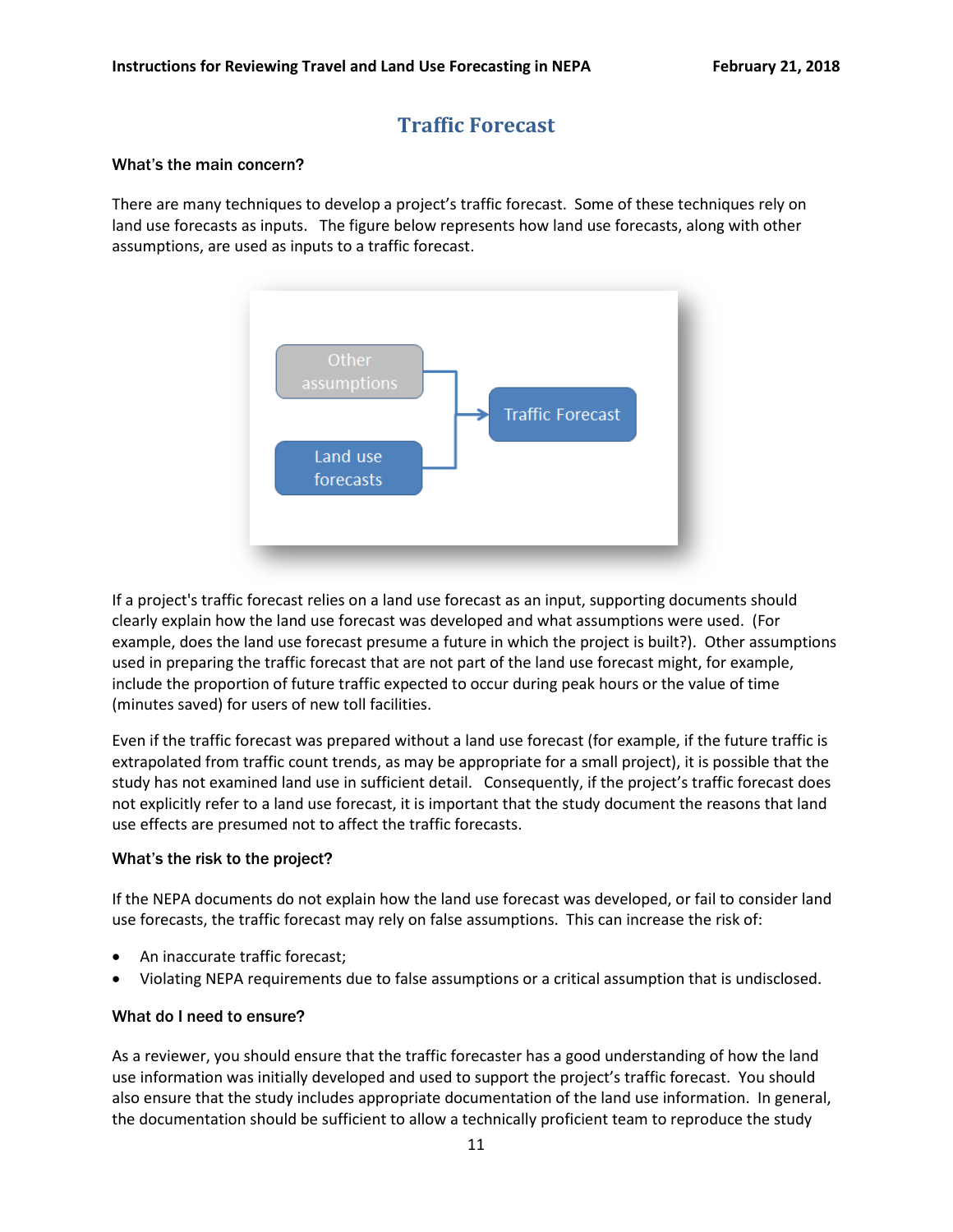results from the source data. Below are some questions to consider (the list is not exhaustive or mandatory; consider asking other questions to assess the adequacy of the documents):

- Has the traffic forecast relied on the most recent land use forecast from relevant planning agencies?
- If the land use forecast allocated population and employment into Traffic Analysis Zones, were the allocations based on the project being built (or not)?
- Did the regional **control totals** for population and employment assume the project would be built (or not)?

To help document the project's traffic forecast:

- What agencies or firms developed the forecast?
- How was the traffic forecast developed?
- What were the results, outputs, and conclusions?
- When was the work finalized and what period does it cover?
- When were the data used to support the forecast developed? Is it still reasonable to use?
- What tools and methodologies were utilized?
- What land use data (if any) served as inputs?

To help document the land use forecast (if applicable):

- What agencies or firms developed the forecast?
- How was the land use forecast developed?
- When were the data used to support the forecast developed? Are they still valid?
- When was the work finalized and what period does it cover? What tools and methodologies were utilized?
- What future transportation network was assumed as part of the land use forecast, and was the project present in that network?
- What other inputs and assumptions were used?
- Were regional control totals applied?

To help document regional control totals (if applicable):

- What agencies or firms developed the control totals?
- What tools and methodologies were used?
- When were the data used to support the forecast developed? Are they still valid?
- When was the work finalized and what period does it cover?
- What were the inputs and assumptions?

All of this information should either be:

- included in the environmental document or one of its appendices; or
- incorporated by reference to a technical report or other documents that are included in the project file.

If the information cannot be found, the project is at risk. You should reach out to the Resource Center or Headquarters to determine an effective course of action to remedy the problem.

**Control totals** are estimates of future population and employment typically prepared by economists based on estimates of past and future trends over large geographic areas such as counties, metropolitan areas, or entire States. These are "controls" because local values of population and employment (e.g., in Traffic Analysis Zones or TAZs) are designed to add up to the regional control total – different local forecasts simply allocate the totals to different TAZs.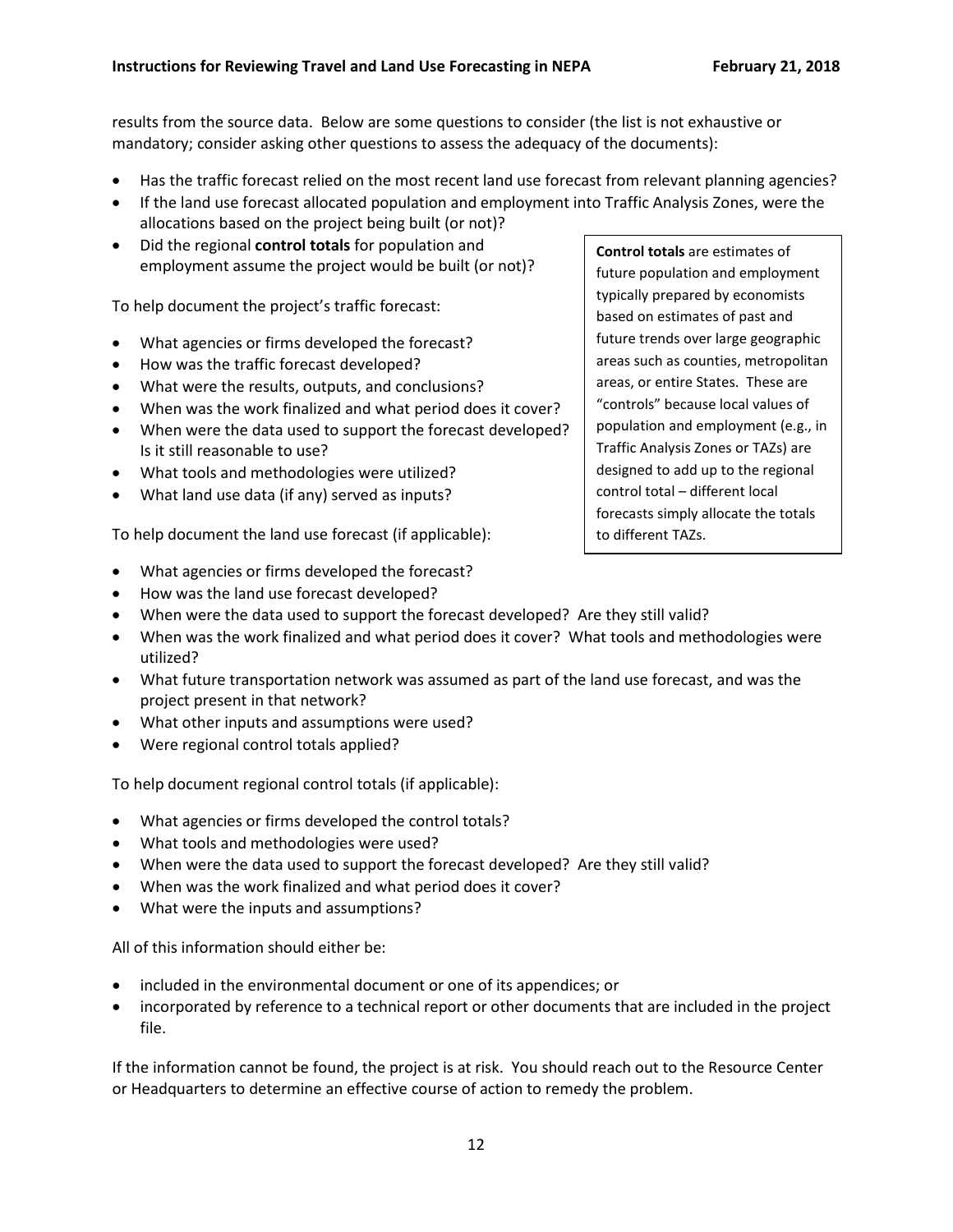### Reviewer Considerations

- **Very Important:** If you are unsure sure whether a land use forecast best represents a "build" or "no-build" condition, identify the experts who had a role in preparing the forecasts and ask them "*when you allocated the population and employment, did you assume the project would be built or not*?" This information is critical to understanding whether the analysis includes appropriate forecasts for build and no-build conditions, and that the analysis of land use effects is complete and correct.
- It is not always necessary to prepare separate detailed "build" and "no-build" forecasts. Per recommendations in 23 CFR Part 450, Appendix A, it is reasonable for an MPO to use a single land use forecast to establish purpose and need and to perform preliminary screening of alternatives. Even if the analysis of indirect land use effects later shows that land use may change if the project were built, the analysis is adequate if it demonstrates that the project decisions are supported even when land use effects of the project are considered (for example by using sensitivity testing based on a quantitative analysis of indirect land use effects).
- A single MPO forecast may also serve as a reasonable basis for preparing forecasts for conditions ("build" or "no-build") that were not considered when the MPO forecast was prepared. Standard techniques for adjusting an MPO forecast include (among others):
	- o Using a gravity model to reallocate development to or away from different parts of the area.
	- o Convening an informed Delphi panel to review data on available land, accessibility improvements due to the project, and other factors, including those that are not due to the project itself.
- Complete documentation of all forecasts, analyses, sensitivity tests, and conclusions is very important. Make sure you receive all the information, and that it explains how every number in the forecast was developed. Supporting documentation should be sufficiently detailed that a qualified analyst could reproduce the forecasts using the same methods, and given the same input data and key assumptions. For clarity, the primary NEPA documents should only show relevant analysis results, but an appendix or the project file should include all of the technical documents that explain how those results were calculated.
- As discussed below in the section on "Changes during NEPA" and "Reevaluation after the Decision", any time new or updated information is received that might affect the traffic forecasts (such as new socioeconomic projections), there should be documentation of how the new information was evaluated, and of the implications for the decisions reported in the NEPA documents.
- Even if a project seems unlikely to have land use effects, the reviewer should explicitly evaluate potential for such effects early in the study, based on available data representing existing and future conditions. If the project study finds that no or minimal land use effects are anticipated, that finding should be supported with documentation of the assumptions and results of the evaluation. As a reviewer, it may be useful to presume that land use effects will occur, and challenge the project team to provide adequate evidence and analysis to convince you otherwise.
- A highway project will not always "induce" land use changes. If the project is not expected to have land use effects, the analysis supporting that determination should be clearly documented and supported by defensible assumptions. You should verify that the analysis and documentation of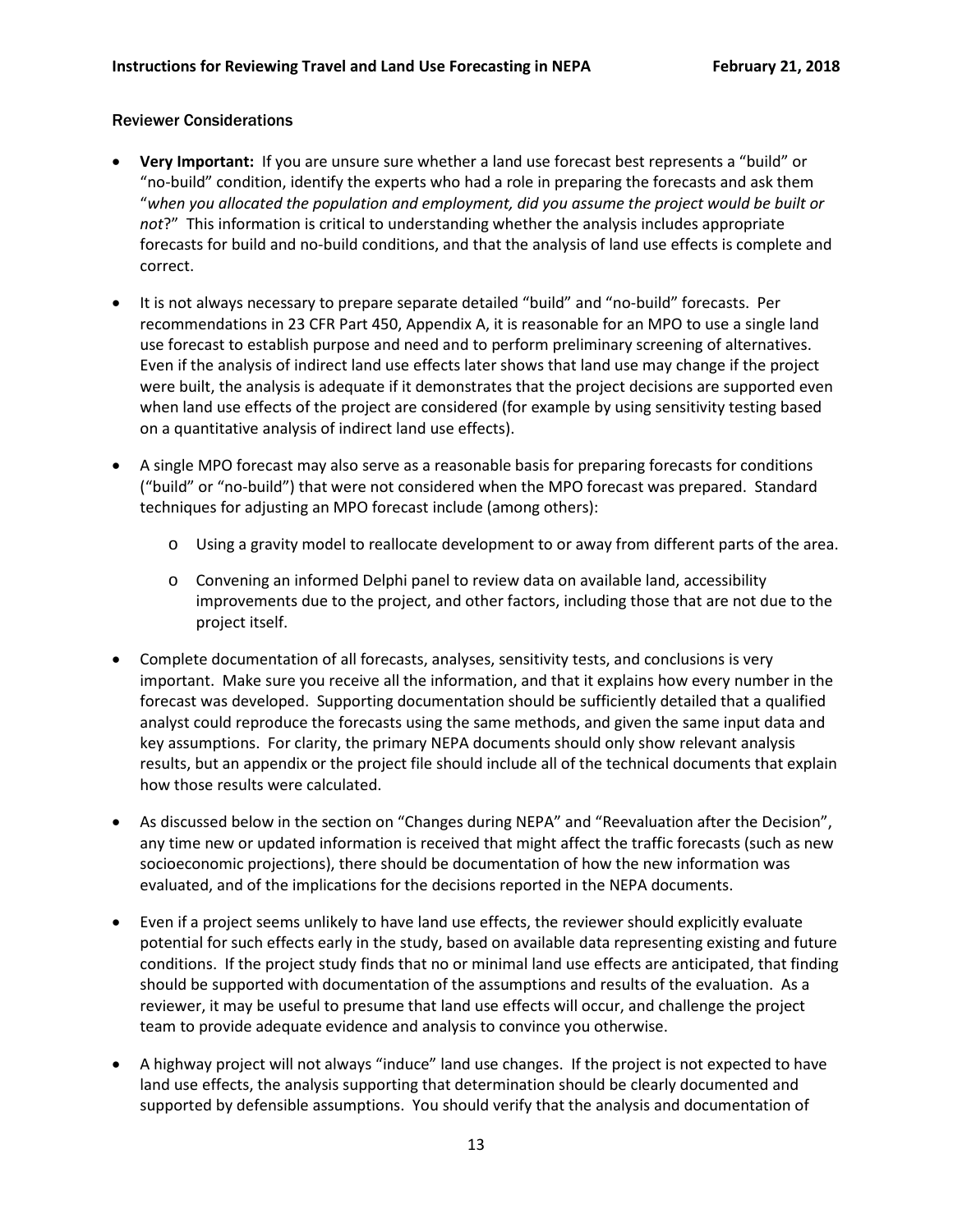anticipated land use effects is complete (especially if the study asserts the project will have "no significant land use effects"), and that the traffic forecasts are consistent with the land use analysis.

- Many factors may influence the attractiveness for land development, including but not limited to land availability, access to municipal water/sewer, schools, or local zoning and taxation policies. Relevant factors should be considered using existing data and suitable assumptions about future conditions, and the findings regarding the possible land use influences should be supported in the project documentation. For example, transportation investments in corridors with established development patterns may not induce a substantial level of new development, whereas the extension of a highway that provides accessibility to undeveloped land may result in a stronger economic development response.
- A project's traffic forecast may undergo changes during the NEPA study. Any of the steps in the NEPA study process may suggest the need for a new traffic forecast, or for revisions to an existing forecast, based on new information identified at that step. A traffic forecast may be prepared during the scoping process. Traffic forecasts may be revised, or new forecasts developed, to support analysis of alternatives. As the effects of each alternative are evaluated (especially indirect land use effects), the traffic forecasts may need further revision to ensure that each alternative (including the "no-build" alternative) consistently represents the anticipated effects.

# Examples

# *Example #1:*

A project sponsor uses a travel demand model to support the project's traffic forecast. Travel demand models use land use as an input, reflected as estimates of population and employment. The project sponsor uses the land use information prepared by the local planning agency but does not bother to ask whether the planning agency expected the project to be built when they were preparing the land use forecast. Therefore, the project sponsor does not know whether the land use forecast is representative of the demand with or without the project. Without that information, the effects of the project will be more difficult to discern.

#### *Example #2:*

Assume the same conditions as Example #1, but this time the project sponsor asks whether the planning agency assumed the project would be built. The reply is "*no, because the area is already growing rapidly and will continue whether the project is built or not.*" Therefore, the reviewer has a higher confidence that the land use inputs used for the project's build and no-build traffic forecasts are reasonable. The project documentation should explain the factors presently driving that growth, and show why the project is not expected to accelerate that growth.

#### *Example #3:*

Assume the same conditions as Example #2, but this time the planning agency's reply is "*no, because we weren't sure whether the project would ever be built.*" Therefore, the reviewer has a higher confidence that the land use inputs used for the project's no-build traffic forecast are reasonable. The reviewer expects to see a consistent traffic forecast for the build condition that reflects the land use effects of the project.

# *Example #4:*

Assume the same conditions as Example #2, but this time the planning agency's reply is "*yes, and so we added more jobs at the proposed interchanges.*" Therefore, the reviewer has a higher confidence that the land use inputs used for the project's separate build and no-build traffic forecasts are reasonable.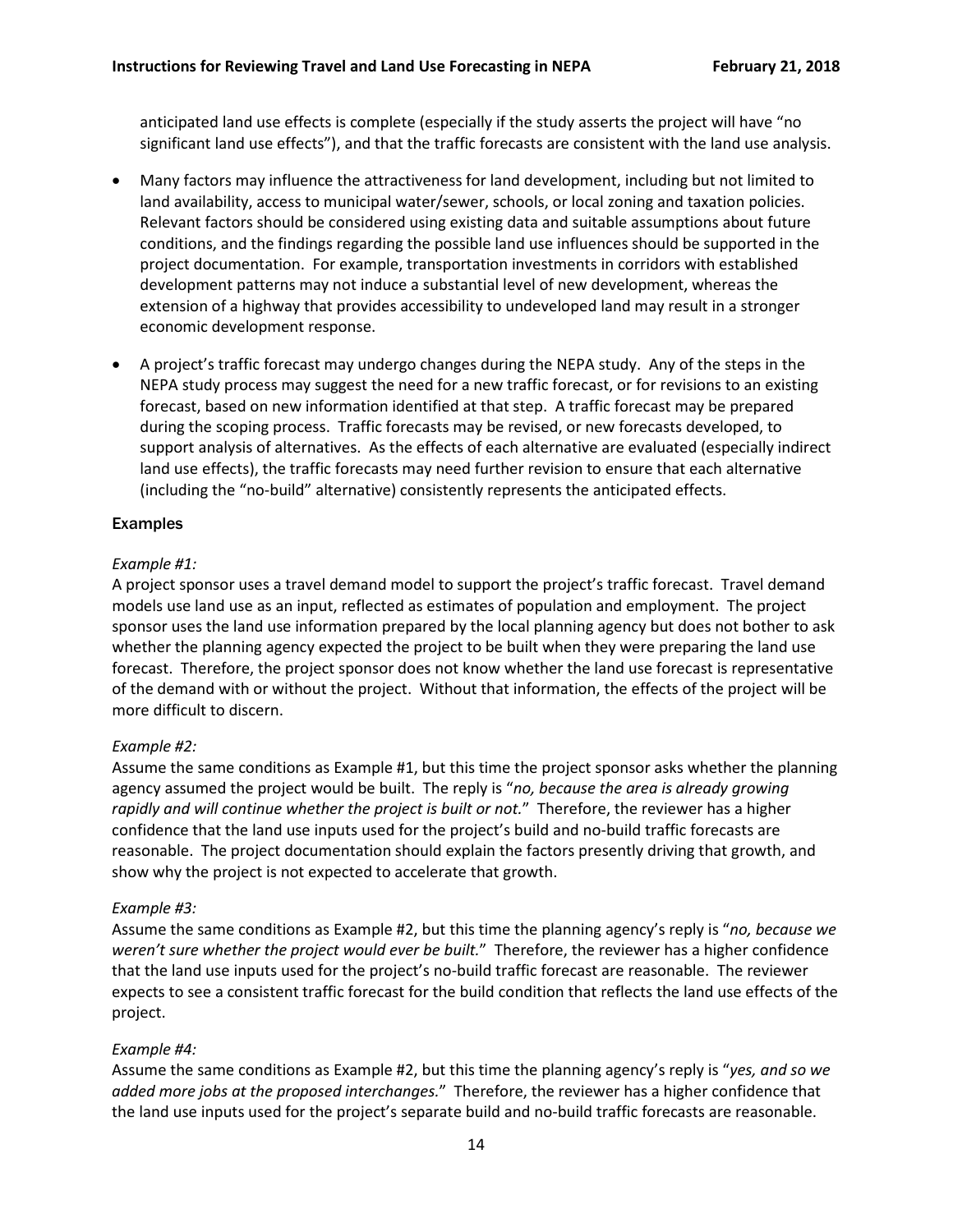The documentation should show how the estimate of additional jobs was developed relative to the nobuild conditions, for example by using a gravity model to reallocate employment from elsewhere in the region.

### *Example #5:*

A NEPA study used the MPO land use forecast as a build forecast, but also reported that the MPO forecast had been assembled with minimal adjustments from forecasts prepared independently by its individual jurisdictions. The document reported that a small number of jurisdictions had assumed that the project would *not* be built when they prepared their forecasts. The reviewer asked that the NEPA project team examine how the analysis would change if the MPO land use forecast were revised to consistently represent a build forecast. The study team provided an additional report showing that none of the jurisdictions that had assumed the project would not be built were near the project study area, and that land use effects in these jurisdictions from the project were likely to be negligible.

#### Where can I find more information on this topic?

Interim Guidance on the Application of Travel and Land Use Forecasting in NEPA, Section 2.1.5 "Incorporating Analyses Done in Transportation Planning Studies," Section 2.4.2 "Objective Application of Forecasting Data and Methods," and Section 2.4.6 "Addressing Land Development or Redistribution Effects."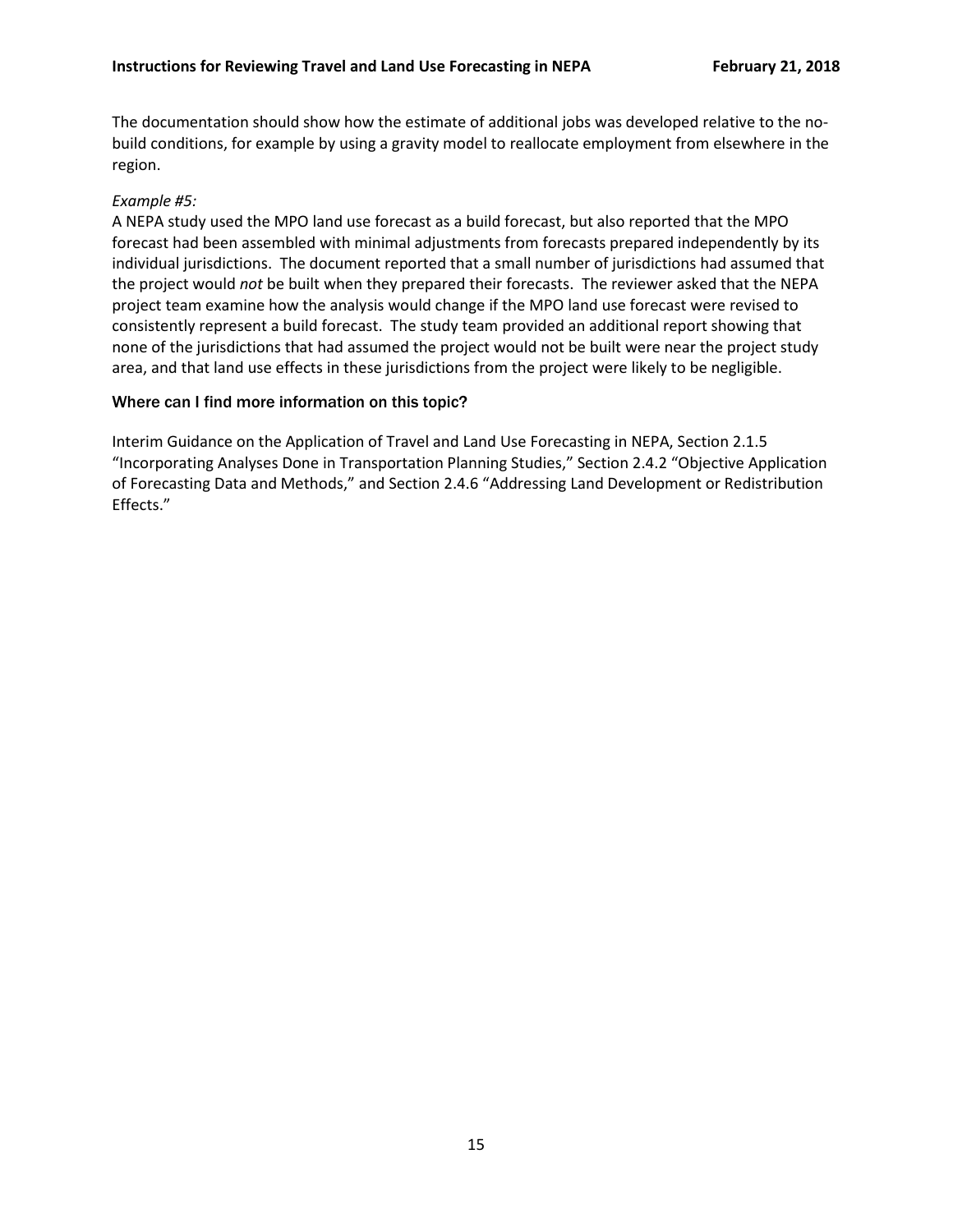# **Purpose & Need**

#### <span id="page-15-0"></span>What's the main concern?

The planning process identifies deficiencies in the transportation system and strategies to address those deficiencies:

- Some of these strategies directly address desired land use changes, which may be presented as "economic development";
- Some address desired changes to traffic flow or access, potentially influencing land use indirectly;
- Many have no bearing on land use changes (such as bridge replacement/rehabilitation, intersection improvement, or minor pavement widening).

If the project's Purpose & Need intends to change future land use (such as an economic development purpose) or is based on a transportation-related purpose that suggests land use changes (such as accommodating the future demand on a highway), then inputs to the traffic forecast such as a land use forecast are critical to supporting the need for the project. Other criteria apart from land use and traffic may establish the need for the project, including public policies, access management, regional mobility, system connectivity, safety, etc. The figure below represents this relationship.



#### What's the risk to the project?

If the forecasting results do not support the intended need of the project, the project may not be justifiable under NEPA.

#### What do I need to ensure?

As a reviewer of a project for which economic development or future traffic is part of the purpose and need, you should ensure that the land use, travel demand, and traffic forecasts adequately support the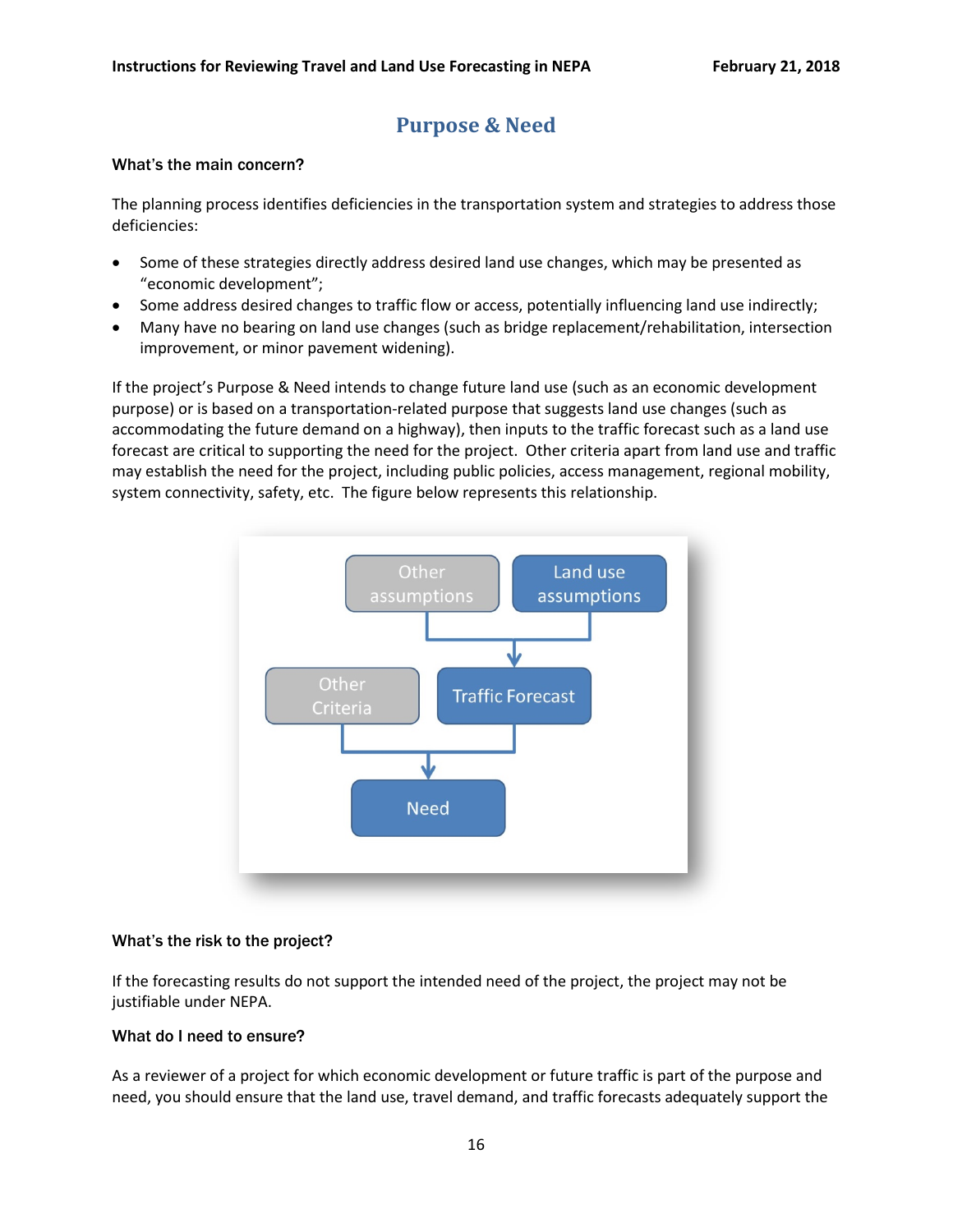project need. You should also ensure appropriate documentation of the data and analysis supporting the project need, when that need depends on future land use or traffic changes.

Below are some questions to consider (the list is not exhaustive or mandatory; consider asking other questions to assess the adequacy of the documents):

- Does the Purpose & Need address economic development or anticipate changes to traffic flow or access based on forecasted land use changes?
- Is the land use forecast (including inputs and assumptions) consistent with the project's traffic forecast inputs and assumptions?
- Does the documentation reasonably show how land use forecasts influenced the project's traffic forecast and does the analysis use the forecasts to substantiate the need to take action?

To support the need for the project, ask:

- What is the basis for the suggested need (e.g., safety, roadway congestion, roadway condition)?
- Does the need for the project rely on future land use or traffic forecasts?

All of this information should either be:

- in the environmental document (including appendices); or
- incorporated by reference in other documents that are contained in the project file.

If the information cannot be found, the project may be at risk. You should reach out to the Resource Center or Headquarters to determine an effective course of action to remedy the problem.

#### Reviewer Considerations

- A highway project will not always "induce" land use changes. For example, transportation investments in corridors with established development patterns may not induce a substantial level of new development, whereas the extension of a highway that provides accessibility to undeveloped land may result in a stronger economic development response to access afforded by the project. Many factors may influence the attractiveness for land development, such as land availability, access to municipal water/sewer, schools, or local zoning and taxation policies.
- Economic development impacts are difficult to estimate and document. The most effective motivation for a transportation project appeals to specific transportation outcomes such as improved accessibility, safety improvements, or congestion relief. However, if the project's documented purpose and need explicitly refers to economic development, it is important to ensure that the study provides suitable land use forecasts.

#### Examples

#### *Example #1:*

The Purpose & Need includes the phrase "*to promote economic development.*" The reviewer examines the project's traffic forecast methodology, and discovers that the methodology used a travel demand model. This is the same travel demand model used by the regional planning process. Upon reviewing how the land use data were sub-allocated within the project study area, the reviewer discovers that your study area (which is currently undeveloped agricultural land) is projected to be undeveloped in the future. Thus, there is an apparent disconnect between the data and the project need ("*is there really an economic development need when there are no anticipated land use changes?*"). The project sponsor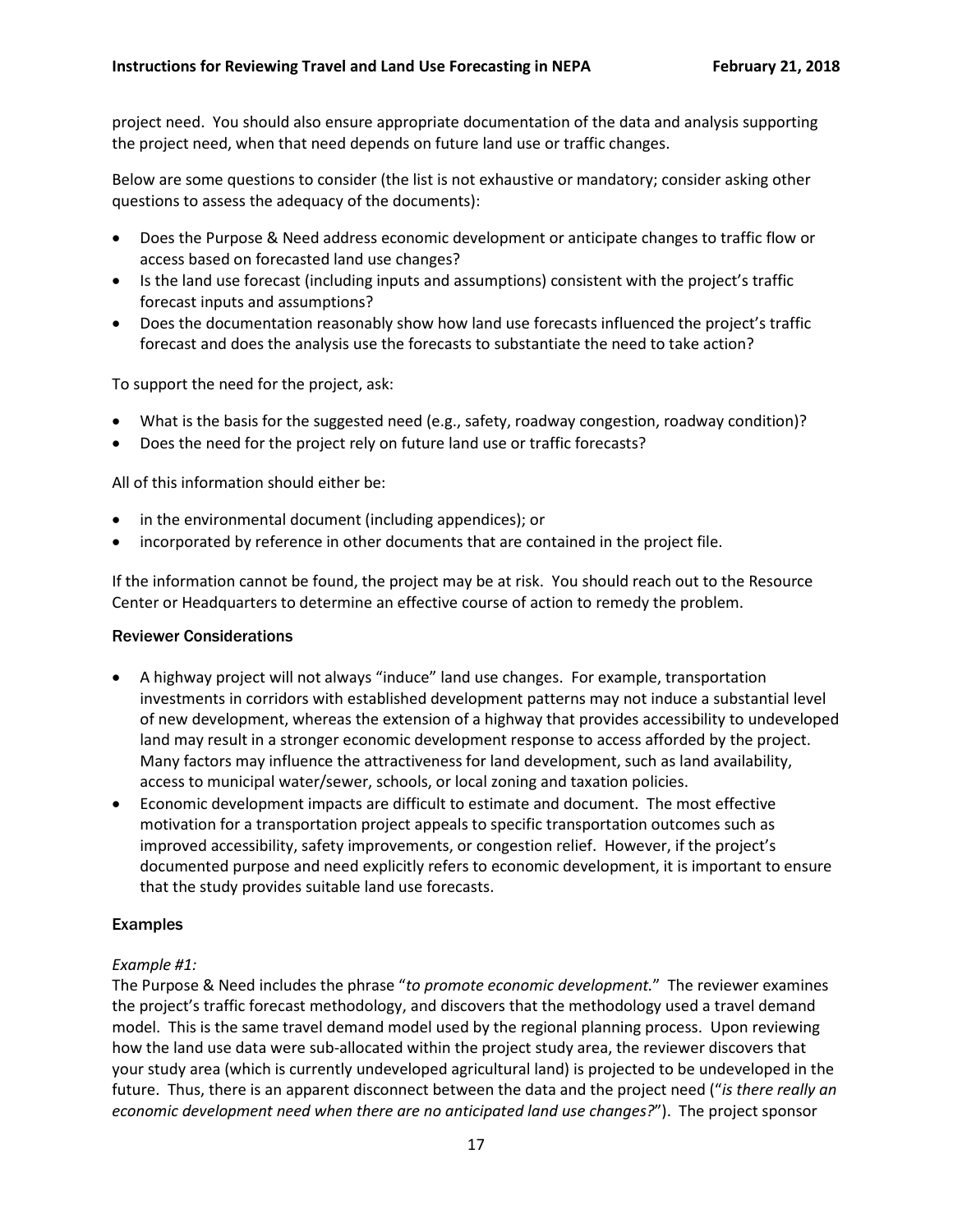should develop an alternate land use forecast showing the development that the project is expected to facilitate.

#### *Example #2:*

The Purpose & Need includes "*achieve a travel speed of 55mph in the design year.*" Upon reviewing the project's traffic forecast methodology, the reviewer discovers that the methodology used the same travel demand model used for the regional planning process. Upon reviewing how the land use data were sub-allocated within the project study area, the reviewer discovers that the study area is currently somewhat developed but the density and intensity of land use there is expected to increase significantly in the future, in spite of an inefficient existing transportation system. Therefore, the project's purpose is to facilitate growth by improving the performance of the transportation system. Based on the land use information, the reviewer finds that the land use data reasonably support the need to improve the transportation system. The project may or may not need alternate land use forecasts, depending on the magnitude of growth, and whether the future growth is shown to be expected to occur with or without the project.

#### Where can I find more information on this topic?

Interim Guidance on the Application of Travel and Land Use Forecasting in NEPA, Sections 2.1.1 "Conceptual Review of Anticipated Analysis," 2.4.1.2 "Indirect Effects," and 2.4.6.2 "Addressing Land Development Effects in Alternatives Analysis."

AASHTO "Practitioner's Handbook #7: Defining the Purpose and Need, and Determining the Range of Alternatives for Transportation Projects."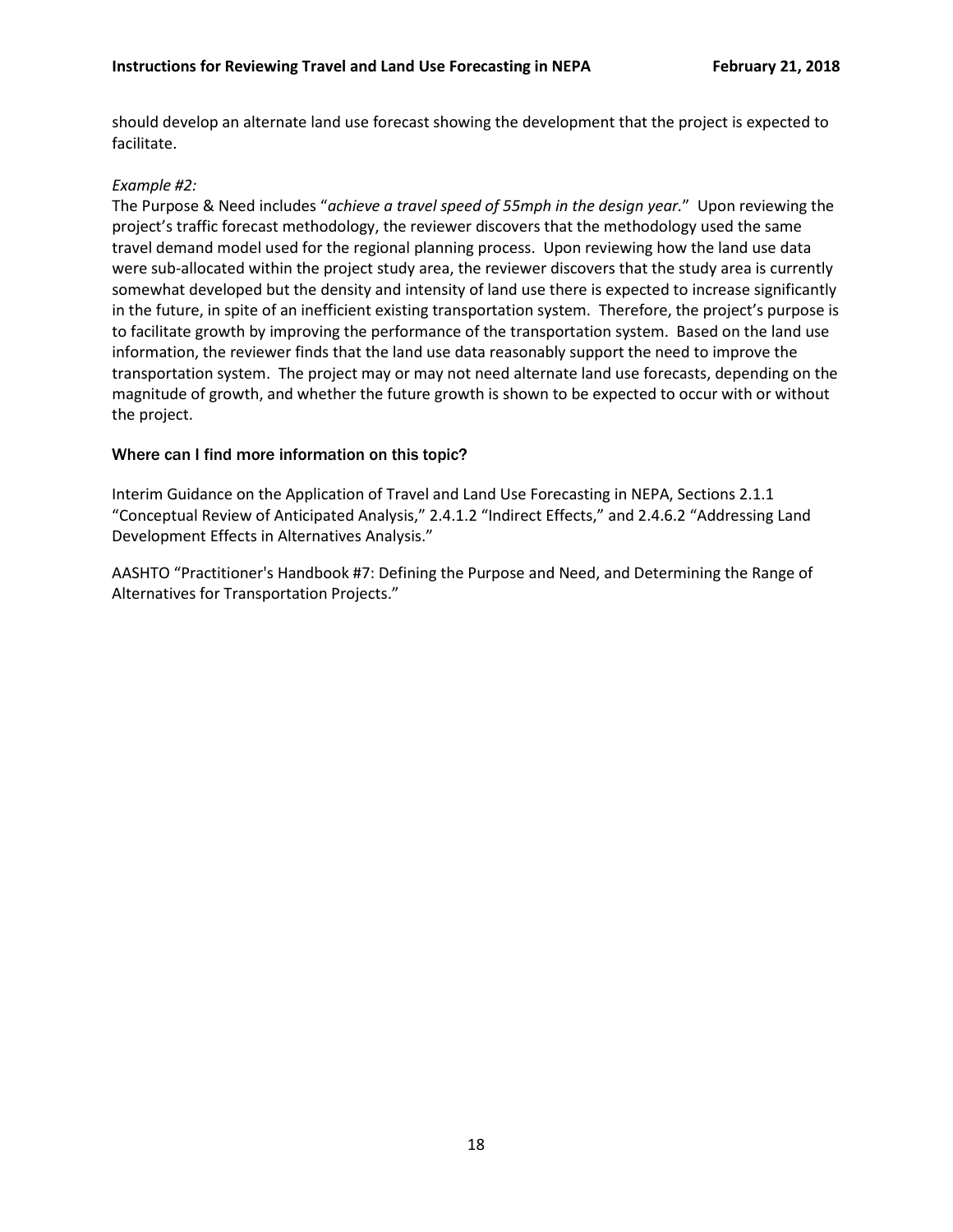# **Range of Alternatives**

#### <span id="page-18-0"></span>What's the main concern?

A strategy for eliminating alternatives from detailed consideration is to screen for whether an alternative meets the purpose of the project. Sometimes the forecasted traffic for individual alternatives determines whether an alternative meets the purpose of the project. The figure below depicts this decision:

- if the alternative cannot meet the purpose of the project, it should be eliminated from further consideration.
- if the alternative might meet the purpose of the project, it may be carried forward for detailed study.



If a traffic forecast is used to screen alternatives based on meeting (or not) the purpose of the project, then a traffic forecast relying on false or inappropriate land use assumptions may pose problems during the screening process.

#### What's the risk to the project?

If alternative evaluations rely on inaccurate traffic or land use forecasts, the alternatives may be erroneously:

- eliminated from further consideration; or
- carried forward needlessly for further consideration.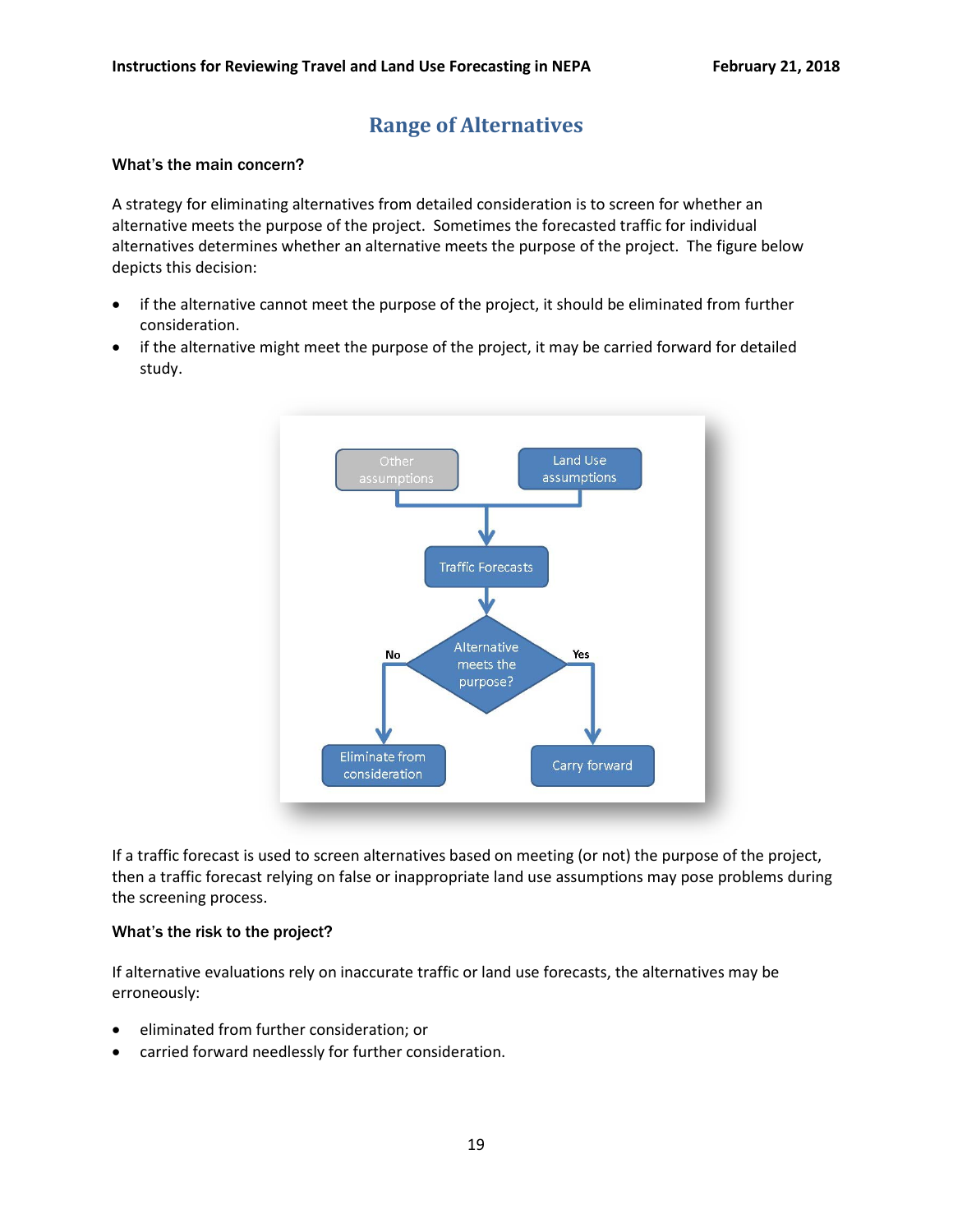# What do I need to ensure?

As a reviewer, you should ensure that the criteria used to eliminate alternatives from further consideration were suitable. If the ability of the project to handle anticipated traffic is one of the criteria, then the land use forecasts supporting future traffic forecasts should be consistent with the alternative. That does not necessarily mean that alternative land use forecasts must be prepared for each alternative prior to screening. It does mean that if the assumptions made to develop the land use and traffic forecasts depend on land use that the alternative might facilitate, then it may be necessary to conduct more detailed analysis. You should also ensure appropriate documentation of the land use assumptions used to develop the project's traffic forecast.

Below are some questions to consider (the list is not exhaustive or mandatory; consider asking other questions to assess the adequacy of the documents):

- Were the land use effects examined in sufficient detail to support eliminating the alternative?
- Do land use forecasts from the planning process that are used to support future traffic estimates include the project or not?
- Was the magnitude of the possible land use changes considered in the documentation explaining why an alternative was eliminated?

All of this information should either be:

- included in the environmental document (including appendices); or
- incorporated by reference to other documents that are included in the project file.

If the information cannot be found, the project is at risk. You should reach out to the Resource Center or Headquarters to determine an effective course of action to remedy the problem.

#### Reviewer Considerations

- If substantial land use changes are anticipated, you should verify that the conditions analyzed in the land use and traffic forecast for each alternative correspond to the proposed characteristics of the alternative. The most basic verification ensures that the land use used to develop the forecast is consistent with estimates of induced development (i.e., the growth that would not happen if the alternative were not built).
- The differences in the alternatives should correspond in intuitive ways with the forecasts and other estimates of effects (e.g., does anticipated new land development match up with access afforded by the alternative). If something seems confusing or incomplete, you should request additional documentation explaining the apparent anomaly. Even if the analysis was done correctly, the fact that the results or presentation seemed odd or insufficient may indicate that the documentation needs to be improved.
- If the study uses only one set of population and employment estimates at this stage of NEPA, but additional sets of population and employment are developed for alternatives later in the NEPA process (for example, during indirect and cumulative effects analysis), the documentation should show that decisions regarding which alternatives meet (or fail to meet) the purpose of the project have been reviewed in light of the new information. This can be accomplished by conducting and documenting a sensitivity analysis.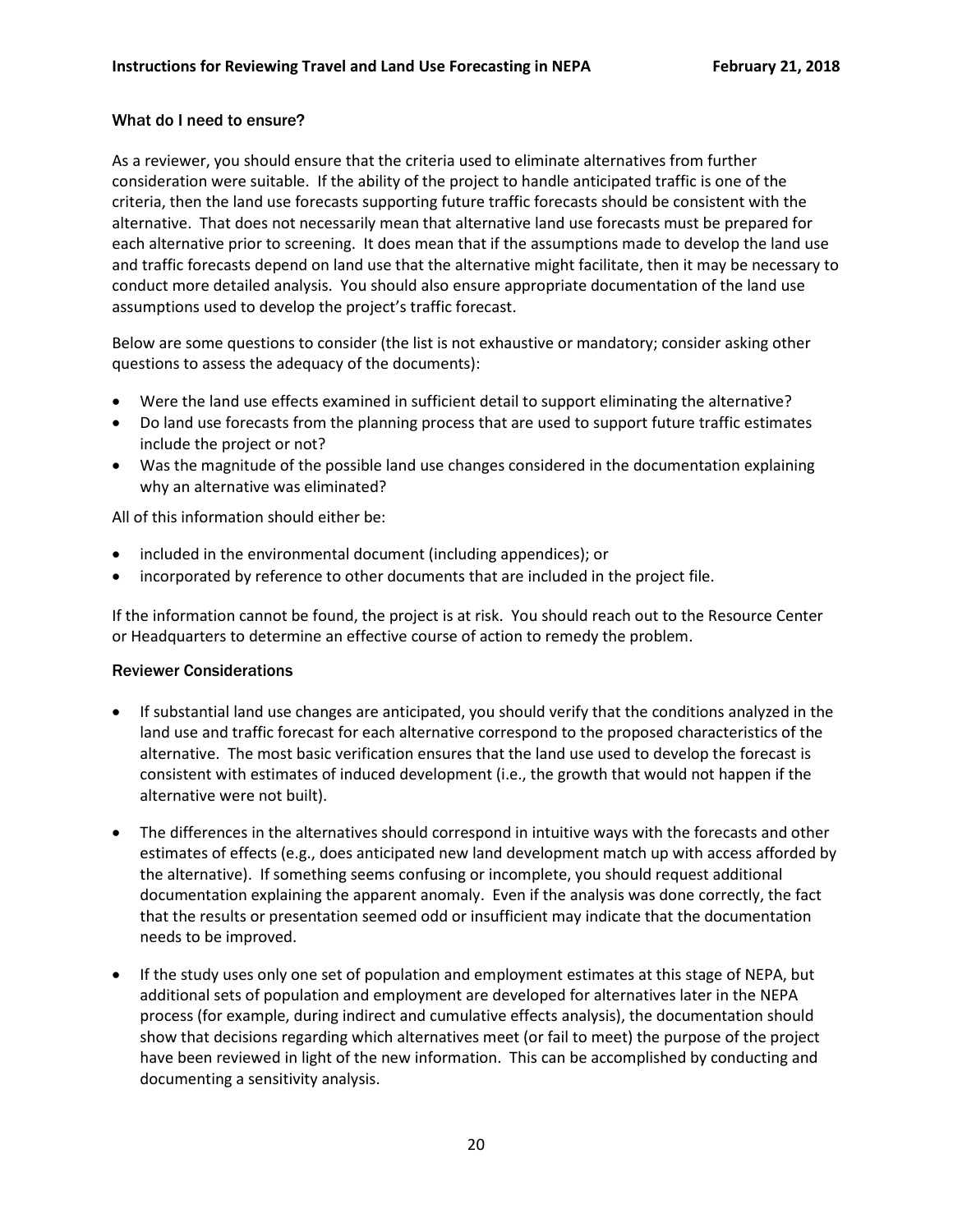# Examples

**NOTE**: Both examples below involve almost identical information. The only difference is the land use forecast assumption. After reading both examples, note how the screening can be different if unsure sure how the land use forecast was developed. That is why you should ensure that the project sponsor explains somewhere in the project records how the land use forecast was developed.

### *Example #1:*

A project sponsor relied on a land use forecast from the planning process (as an input to a travel demand model). The land use forecast assumed implementing the project. Because of this assumption, additional population and employment were predicted within the project study area.

The traffic volume output from the travel demand model was evaluated and used as the project's traffic forecast. The level of anticipated traffic indicated the Purpose seemed only to be satisfied by Alternative 1 (adding two general purpose travel lanes) but not Alternative 2 (an alternative involving a group of operational strategies). A **sensitivity analysis** was conducted to evaluate the magnitude of the land use changes due to Alternative 1, which showed that residual traffic growth without the project would cause Alternative 2 still to be inadequate. Thus, Alternative 2 was eliminated from further consideration.

**Sensitivity Analysis** uses models or other tools to estimate how much of an input change would need to occur for the output to reach a certain threshold. Such analysis is useful when it is very costly to develop a set of new inputs (such as a complete land use forecast) or to conduct a full analysis. Sensitivity analysis can show that anticipated changes in forecast inputs will not have substantially different effects, so it is reasonable not to conduct a detailed analysis.

# *Example #2:*

A project sponsor relied on a land use forecast from the planning process (as an input to a travel demand model). The land use forecast assumed that the project would not be built. Because of this assumption, the analysis shows a continuation of existing development trends within the project study area. Additional analysis demonstrated that the project was not expected to induce additional growth.

The traffic volume output from the travel demand model was evaluated and used as the project's traffic forecast. The level of anticipated traffic indicated the Purpose would be satisfied by Alternative 1 (adding two general purpose travel lanes) as well as by Alternative 2 (a group of operational strategies). Thus, neither alternative was eliminated based on this screening.

Neither screening process is necessarily right or wrong in these examples, but carefully considering the assumptions made in the land use and traffic forecasts, as well as the magnitude of potential land use effects, is necessary to support one conclusion over the other.

# Where can I find more information on this topic?

Interim Guidance on the Application of Travel and Land Use Forecasting in NEPA, Section 2.4.3 "Refinement of the Analysis during Screening."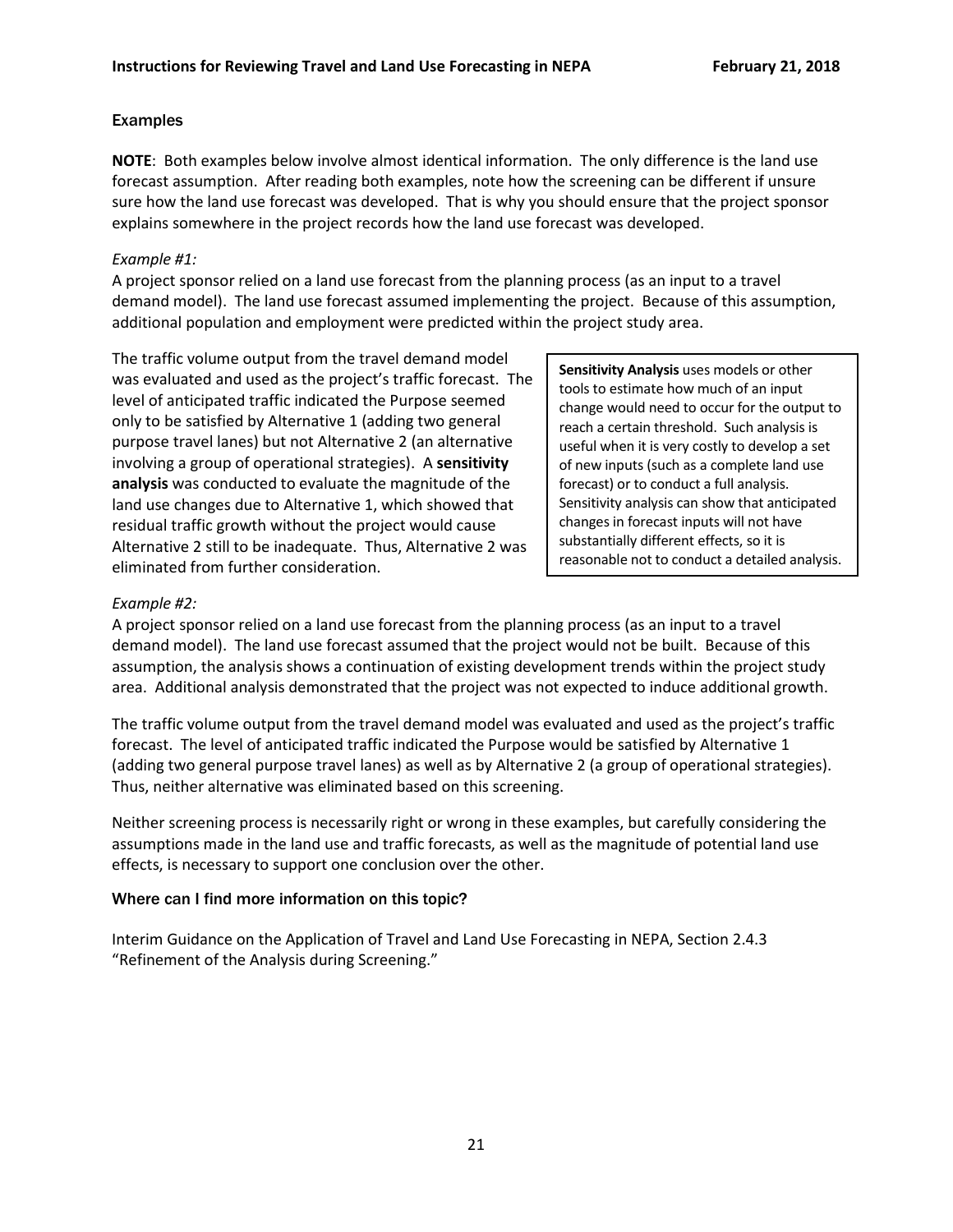# **Effects Analysis**

#### <span id="page-21-0"></span>What's the main concern?

NEPA requires consideration of the effects associated with implementing a project. Land use changes can be an effect, and they can also influence other effects, such as traffic, as well as effects that are caused by traffic, such as noise and air quality impacts. The figure below shows how land use changes between the "build" and "no-build" conditions are effects associated with the project.



Where the project is expected to facilitate substantial land use changes, the land use associated with not implementing the project ("no-build") and the land use expected to change as a result of the project ("build") must be identified. In this case, more than one set of land use assumptions and forecasts are appropriate, at a level of detail that addresses the specific characteristics of the project.

#### What's the risk to the project?

It is often difficult to determine when reading a NEPA document whether a land use forecast from the planning process best represents the "build" or "no-build" condition, and this lack of clarity increases risk. Also, if the project may result in substantial land use effects, but the study does not develop distinct build and no-build forecasts (possibly including different land use forecasts for build alternatives that may have substantially different effects), then the effects analysis is incomplete. If the analysis erroneously assumes the wrong conditions or does not appropriately account for the effects the agency risks not fulfilling NEPA requirements and the project is at risk.

#### What do I need to ensure?

As a reviewer, you should ensure appropriate consideration of the land use forecasts (inputs to the effects analysis) and the land use effects (outputs from the effects analysis) when a project is expected to influence substantial land use changes, and ensure that the land use assumptions are consistent in the analysis of each alternative. The land use for each alternative should be considered. An affirmative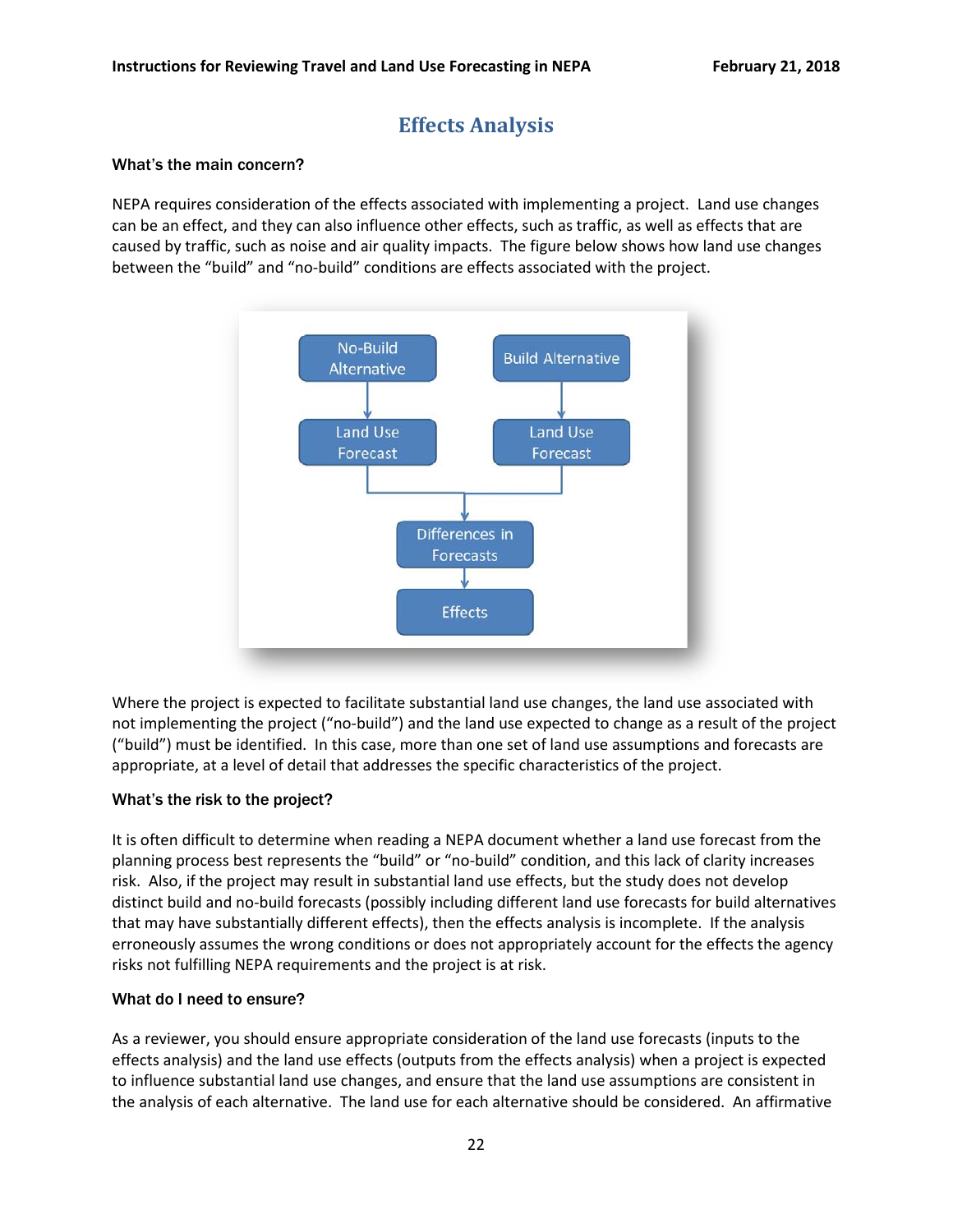statement about how the land use effects are expected to be the same (or different) among the alternatives should be included in the analysis.

There are three possible scenarios the reviewer should be aware of:

- One land use forecast is appropriate for both build and no-build conditions.
- One build land use forecast and one no-build land use forecast are appropriate.
- Two or more build land use forecasts for the build alternatives and one no-build land use forecast are appropriate.

Below are some questions to consider (the list is not exhaustive or mandatory; consider asking other questions to assess the adequacy of the documents):

- Are the land use forecasts based on suitable planning data and assumptions?
- Do land use forecasts from the local planning agency best represent the "build" or the "no-build" condition? Is the documentation of these forecasts adequate to understand all the assumptions used to create them? Are the assumptions consistent with those made elsewhere in the NEPA study?
- Have appropriate land use forecasts been prepared for each alternative that may reasonably be presumed to have substantial land use effects (including, at a minimum, separate forecasts for build and no-build conditions)?
- Have different forecasts been prepared for alternatives that are anticipated to have substantially different land use effects?
- If the build alternative is asserted not to have substantial land use effects compared to the no-build (so that a single land use forecast is used), has that assertion been fully considered at an appropriate level of detail? Have the conclusion and underlying evaluation and findings been adequately documented?

All of this information should either be:

- included in the environmental document (including appendices); or
- incorporated by reference to other documents that are included in the project file.

If the information cannot be found, the project is at risk. You should reach out to the Resource Center or Headquarters to determine an effective course of action to remedy the problem.

#### Reviewer Considerations

- **Very Important:** If you are not sure whether a land use forecast best represents a "build" or "nobuild" condition, find out who actually allocated population and employment into the study area and ask them "*when you allocated the population and employment, did you assume the project would be built or not"*? This information is critical to understanding whether the analysis includes appropriate forecasts for build and no-build conditions, and that the analysis of land use effects is complete and correct. The NEPA document should be updated to clarify how this analysis was conducted.
- The development and analysis of "build" and "no-build" scenarios must adequately and consistently capture the characteristics of the two scenarios. If building the project may substantially influence land use, then an adequate effects analysis will likely require separate land use forecasts that show what development effects may reasonably be attributed to the project. The traffic effects due to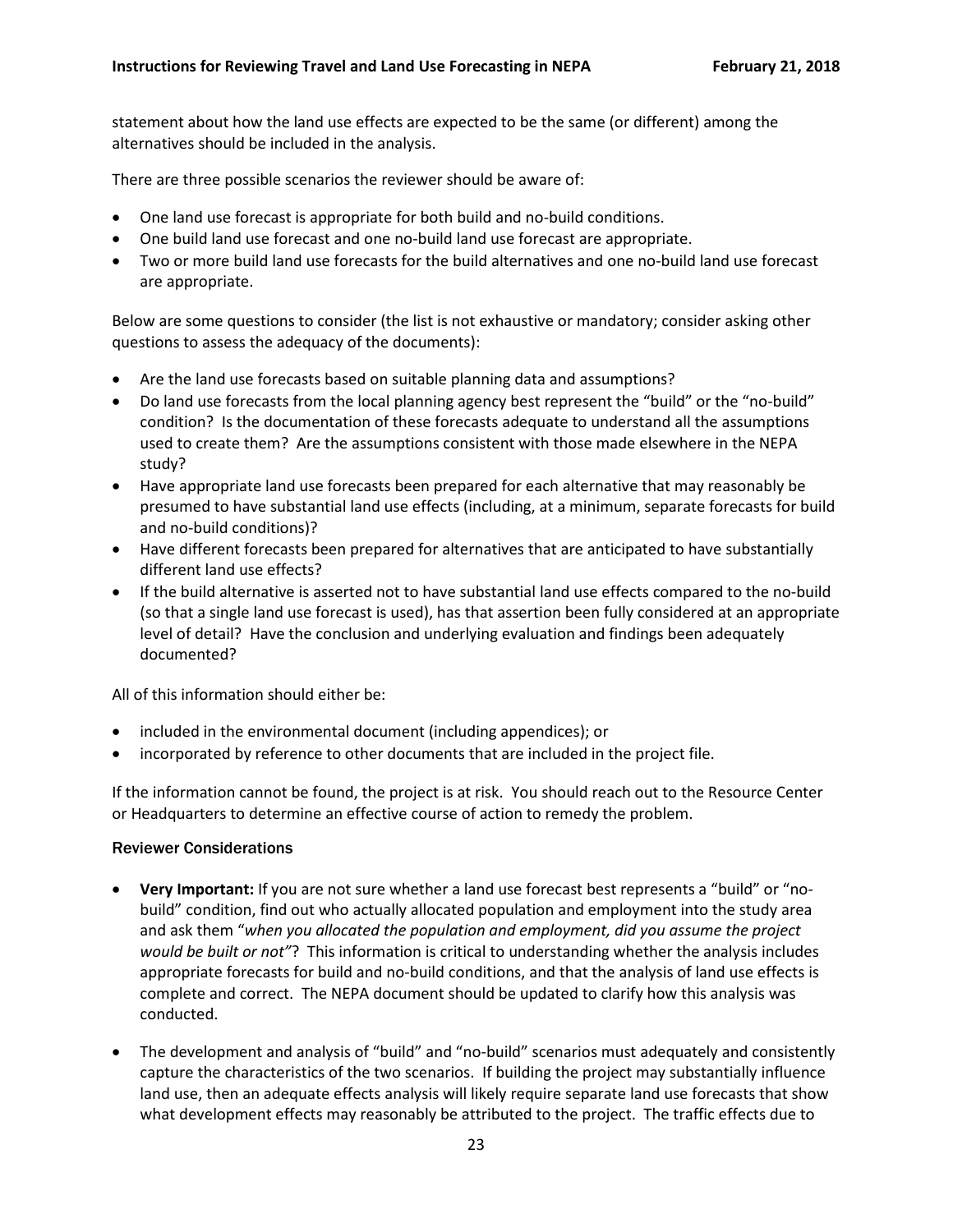the different land use forecasts should also be represented consistently, as changes in land use will lead to traffic effects and differences in other related effects such as noise or air quality.

- If the NEPA effects analysis concludes the project will not substantially change land use, the land use data would be the same for the "build" and the "no-build" conditions. Therefore, one land use forecast would be used for all alternatives. This finding of equivalent land use effects must be supported by analysis of available data and adequately documented (next bullet).
- If the NEPA study relies on a single land use forecast, it is critical to support that use by analysis of available data, and to document adequately why the project is presumed not to substantially influence future land use. There are many valid ways to reach a conclusion of no substantial influence. For example, regional accessibility might not be substantially improved if the project's purpose is to eliminate a safety hazard, or reduce a bottleneck for existing traffic. Another case where no substantial influence is anticipated might occur if there is a lack of available developable and/or re-developable land in the study area.
- If the effects analysis concludes there will be substantial land use changes as a result of implementing the project, the project's traffic forecast should be checked for consistency, and may need to be revisited and updated based on this new land use information. If there are changes to land use forecasts, these should be appropriately evaluated to estimate their potential influence on traffic forecasts and estimates of other effects to ensure that the study's conclusions are consistently supported and still valid.

# Examples

#### *Example #1:*

A single land use forecast was used in the development of traffic forecasts for the project, but the Indirect and Cumulative Effects documentation suggests that the build alternative may induce substantial development on available land. The documentation shows that the MPO prepared the land use forecast, and that the forecast included the project (and was thus a "build" forecast). The project is at risk because it has not adequately assessed and disclosed traffic conditions that may result if the project is not constructed. A no-build forecast of land use and traffic that removes land use changes facilitated by the project is needed.

#### *Example #2:*

The land use forecast from the planning process was assumed to represent a "no-build" analysis. Subsequent study concluded the project would substantially induce growth and land use assumptions were developed for a "build" analysis. However, information obtained later in the study showed that the planning process information already best represents the "build" condition. The project now has an increased risk of not complying with NEPA, because the study compared "build" versus "build" (instead of "build" versus "no-build"). A no-build forecast of land use and traffic that removes land use changes facilitated by the project is needed.

#### *Example #3:*

The land use forecast from the planning process was assumed to represent a "no-build" analysis. Rather than accepting the assumption about the content of the planning forecast, the project team confirmed the assumptions with the planning agency responsible for allocating population and employment within the study area. Later, the project team developed new "build" land use assumptions and concluded the project will substantially induce growth. Because the project team checked with the land use allocators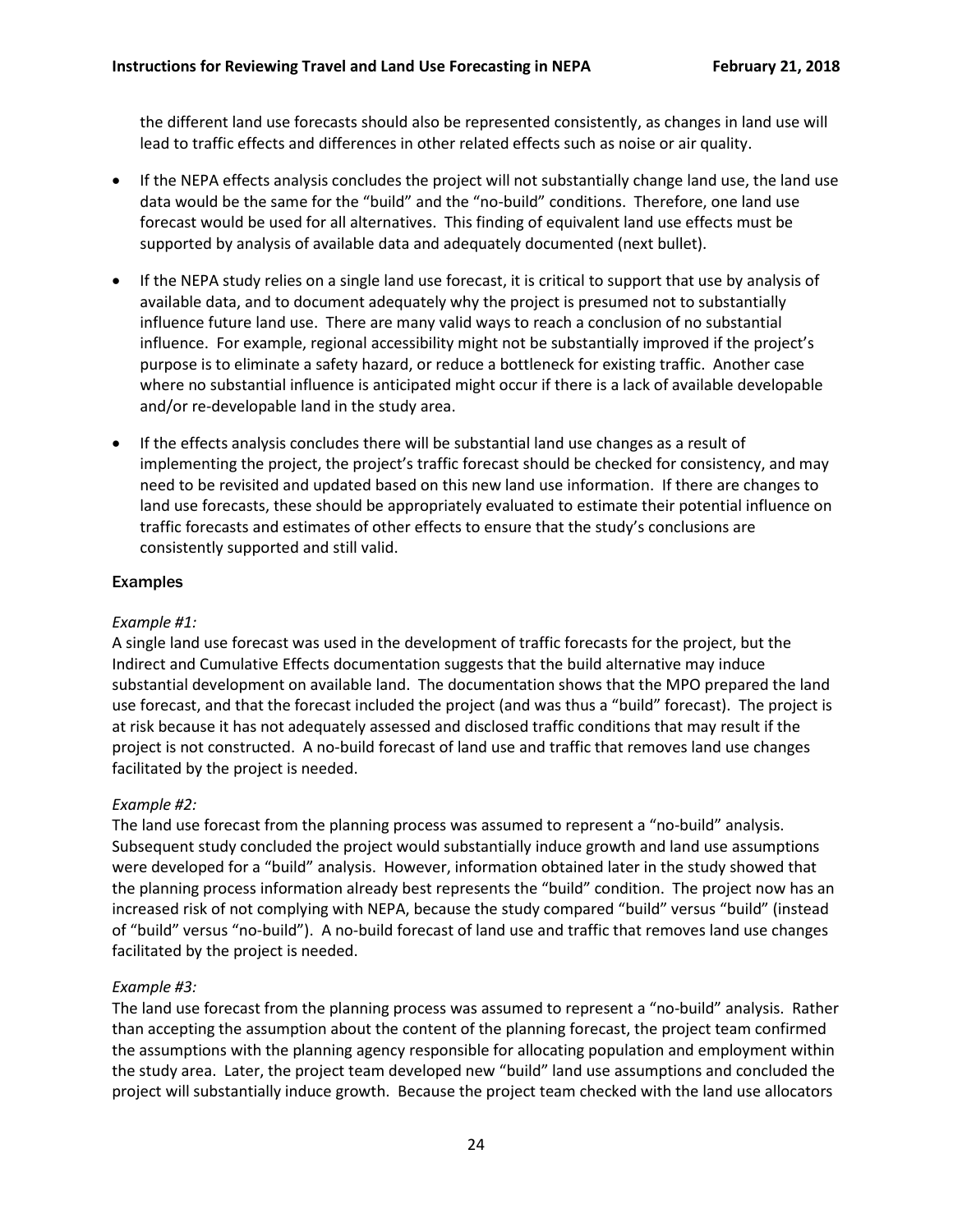from the planning process, the assertion that the planning process data represent a "no-build" condition was defensible.

#### Where can I find more information on this topic?

Interim Guidance on the Application of Travel and Land Use Forecasting in NEPA, Sections 2.4.2 "Objective Application of Forecasting Data and Methods," 2.4.6 "Addressing Land Development or Redistribution Effects," and 2.5.2 "Consistency."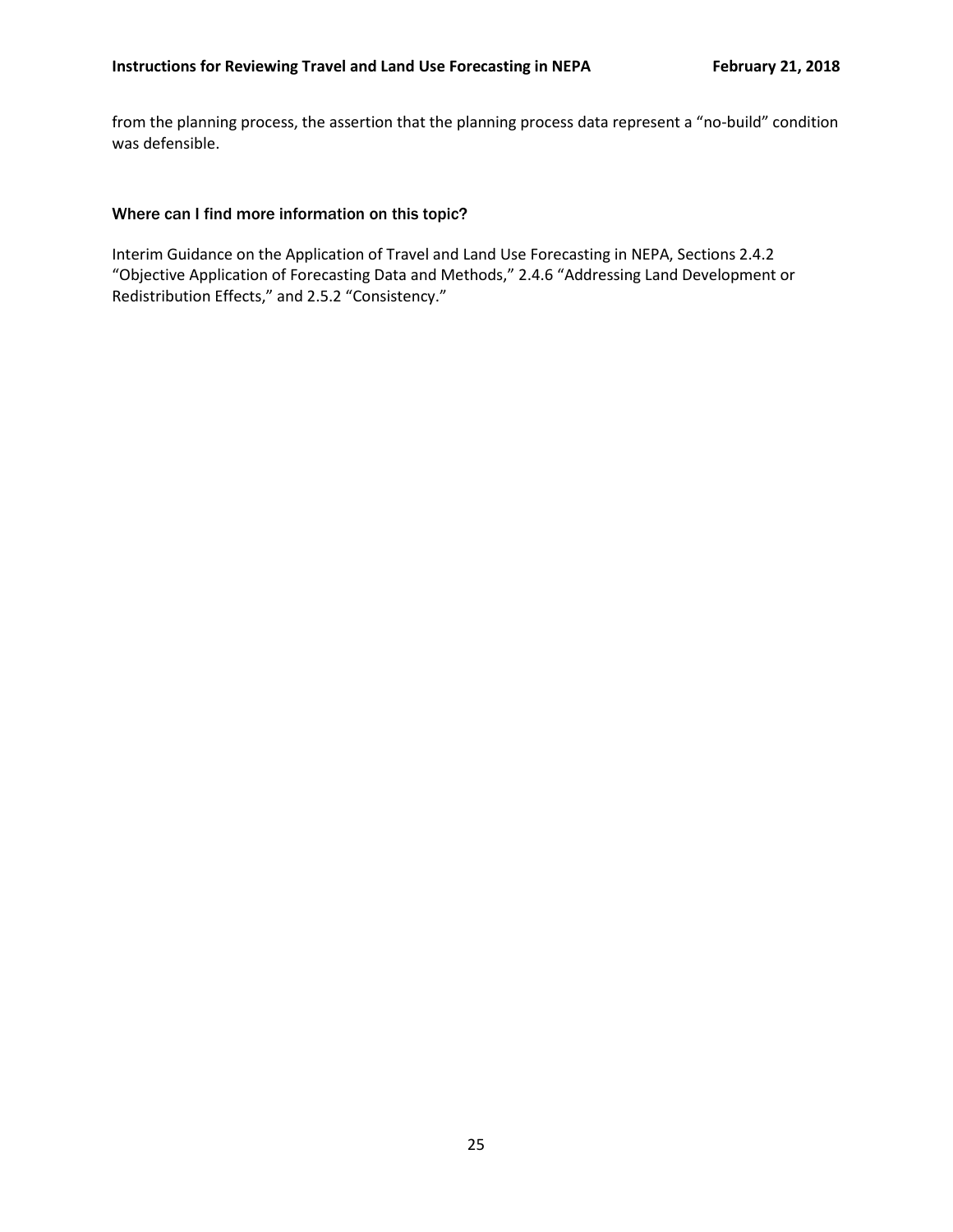# **Preferred Alternative**

#### <span id="page-25-0"></span>What's the main concern?

The analysis of effects supports the identification of a preferred alternative. It is especially important that traffic forecasts used to analyze the effects of the preferred alternative consider all the distinctive and appropriate characteristics of that alternative, especially its land use effects. In particular, the nobuild condition should be carefully evaluated to ensure that assumptions based on the preferred alternative are not inadvertently included.

Some transportation projects have been successfully challenged based on the assertion that the preferred alternative was selected in order to handle traffic that would not occur if the preferred alternative were not built. Ideally, this concern should have been addressed when developing the purpose and need. At this stage, it is important to verify that the preferred alternative has not influenced what are supposed to be no-build conditions. A correct analysis of the alternatives will take into account different land use and related traffic effects when identifying the preferred alternative.

The following figure illustrates that the preferred alternative should emerge from a complete analysis of alternative effects, rather than being pre-determined.



#### What's the risk to the project?

Without well-developed "build" and "no-build" land use forecasts for transportation projects that are anticipated to have substantial land use effects, the conditions used to identify the preferred alternative may overstate future traffic in the "no-build" case, compared to the preferred alternative.

A particular risk occurs if land use and traffic effects due to the preferred alternative are implicitly included in the analysis of other alternatives (including the "no-build" alternative). That risk may arise if an MPO forecast that includes the preferred alternative is used for other alternatives without considering how land use might be different if another alternative were built.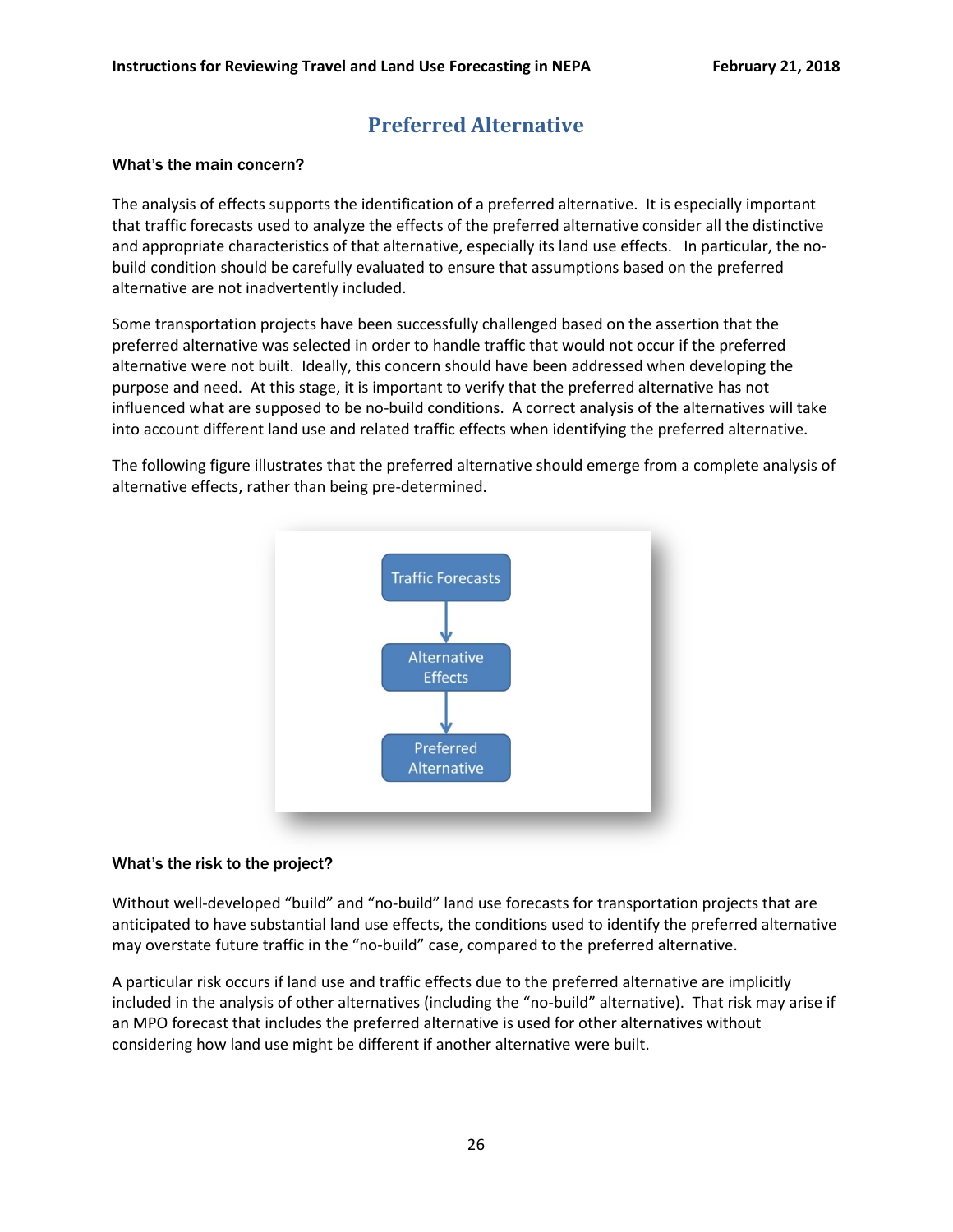# What do I need to ensure?

You must ensure that the effects associated with the preferred alternative and each of the other alternatives are consistently and appropriately evaluated, including the potential for land use changes that are unique to each alternative (including the "no-build").

- Below are some questions to consider (the list is not exhaustive or mandatory; consider asking other questions to assess the adequacy of the documents): For projects anticipated to have substantial land use effects, is the "build" alternative based on a "build" land use assumption?
- For projects anticipated to have substantial land use effects, is the "no-build" alternative based on a "no-build" land use assumption?
- Is there adequate documentation?

This evaluation is particularly important later in the study, when additional information (such as might emerge from Indirect and Cumulative Effects analysis) may suggest that land use effects will be greater (or significantly different) from what was original evaluated. Questions to ask at each review point include:

- Has new information been developed or become available that suggests that the project land use estimates should be revised?
- Have those estimates been revised, and have all assumptions and decisions that depend on them been re-evaluated to ensure that they still apply, including identification of the preferred alternative?

All of this information should either be:

- included in the environmental document (including appendices); or
- incorporated by reference to other documents that are included in the project file.

If the information cannot be found, the project is at risk. You should reach out to the Resource Center or Headquarters to determine an effective course of action to remedy the problem.

#### Examples

#### *Example #1*

A project proposed for a new alignment was evaluated for land use effects, and appropriate build and no-build land use forecasts were constructed based on developable land near the corridor. Later, during the evaluation of indirect effects, the land use estimates for growth due to the project were revised downward due to significant resource constraints on a large tract of land that had originally been identified as available for development. The traffic effects used to support identification of the preferred alternative were not revised. The project was then at risk on the grounds that with the new lower development forecast, an alternative that had previously been eliminated might now be viable, and the analysis supporting the preferred alternative should have been reviewed.

#### Reviewer Considerations

• Ensure early on that the project schedule allows time to prepare alternate forecasts and to reconsider decisions made based on initial land use and traffic analysis.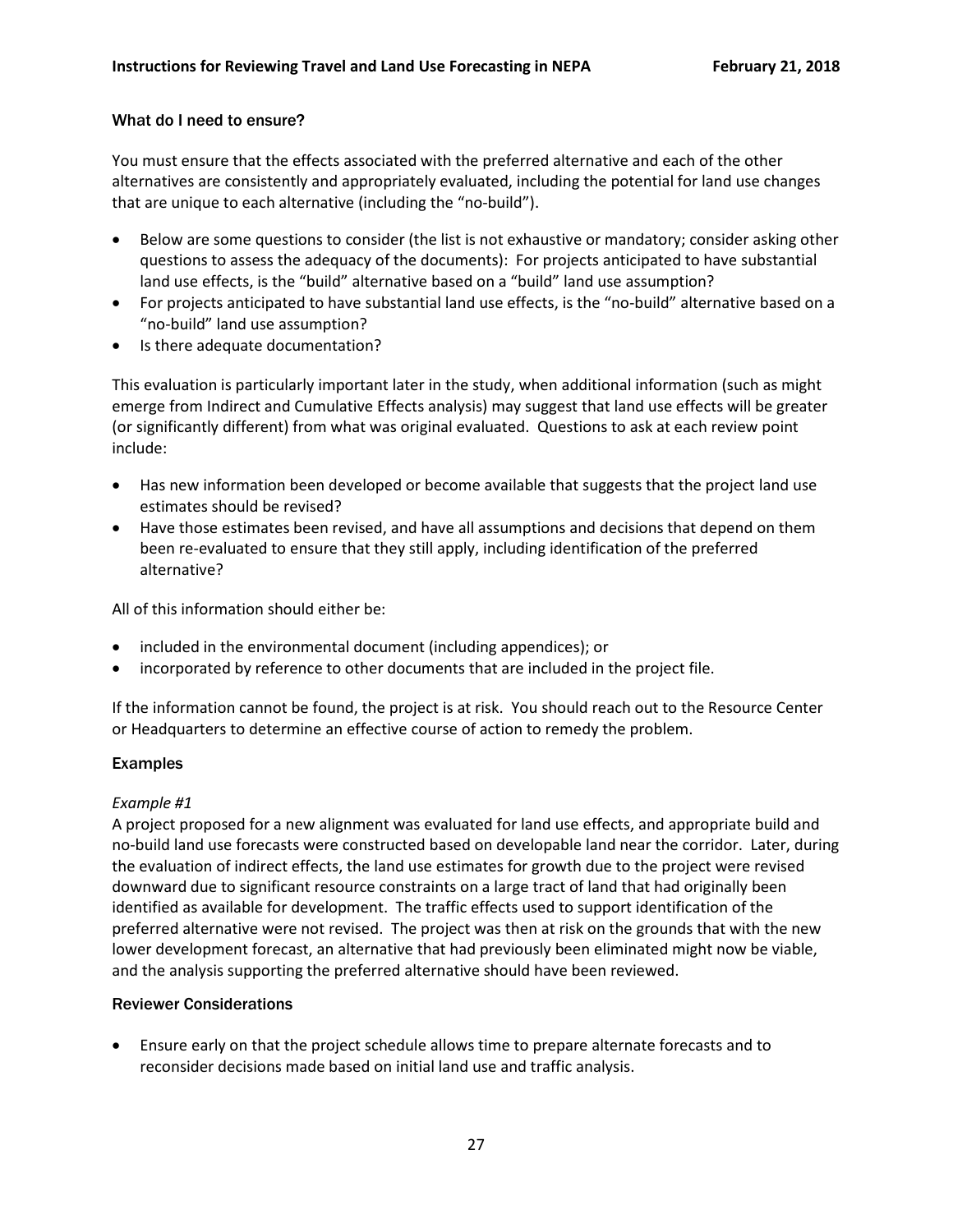• Verify that changes to forecasts made later are carried back into earlier portions of the analysis, and that the analysis and conclusions of the study remain consistent throughout. In particular, verify that results of indirect and cumulative effect analysis are consistent with the analysis and decisions presented elsewhere in the documents.

#### Where can I find more information on this topic?

Interim Guidance on the Application of Travel and Land Use Forecasting in NEPA, Sections 2.4.2 "Objective Application of Forecasting Data and Methods," 2.5.1 "Potential for Reevaluating Analysis."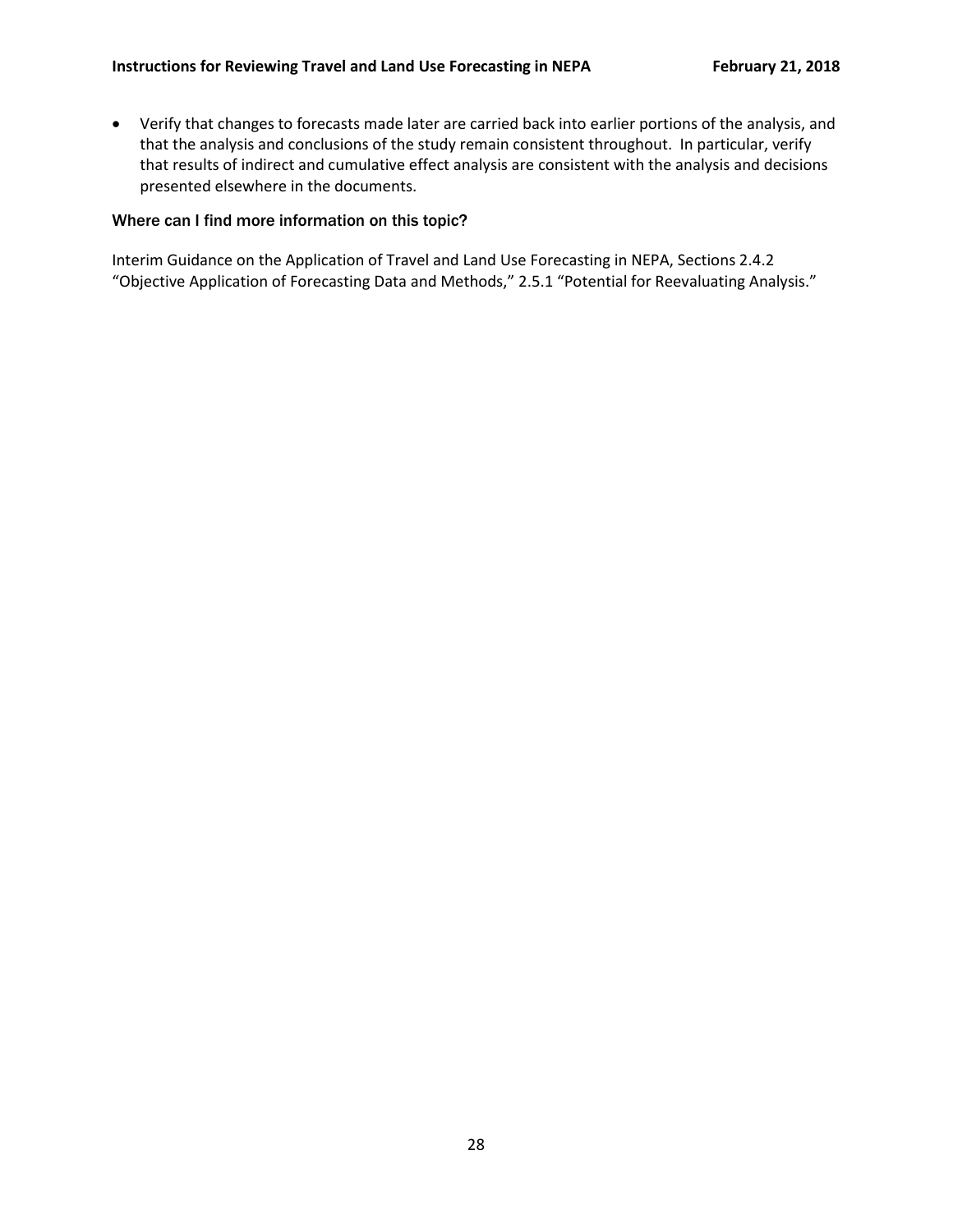# **Changes during NEPA**

#### <span id="page-28-0"></span>What's the main concern?

The NEPA process takes time. Many parts of a NEPA analysis occur at different times. The reviewer should be aware of how new forecast information can affect previous decisions and to make sure the analysis is internally consistent. The figure below represents sections of an environmental document which may need to be revisited due to new information.



The question of analysis methods is potentially important: it may be appropriate to use simplified traffic forecasting tools such as trend analysis to prepare project traffic estimates in cases where most demand is generated outside the study area and the project itself is not anticipated to substantially affect local land use. If it is later found that the project might substantially influence land use, it may not be enough to adjust the traffic forecasts numerically: a new analysis approach that involves land use and travel demand forecasting may be necessary. Careful analysis of the project's potential for land use effects early in the study will minimize such risks and ensure that adequate analysis methods are applied.

#### What's the risk to the project?

Because these components of an environmental document are completed at different times and sometimes by different teams, there is a risk that they will contain incomplete or contradictory information. For example, one part of the NEPA document might conclude there will be no substantial land use effects whereas another part concludes there will be substantial land use effects. If there is internal inconsistency, then the NEPA analysis may create public confusion about the project and put the project at increased risk.

#### What do I need to ensure?

You should understand the timing of various components (analyses, technical reports, coordination or consultation efforts, and decisions) during the NEPA process. As additional information is generated (such as an indirect and cumulative effects technical report or new land use forecasts from the local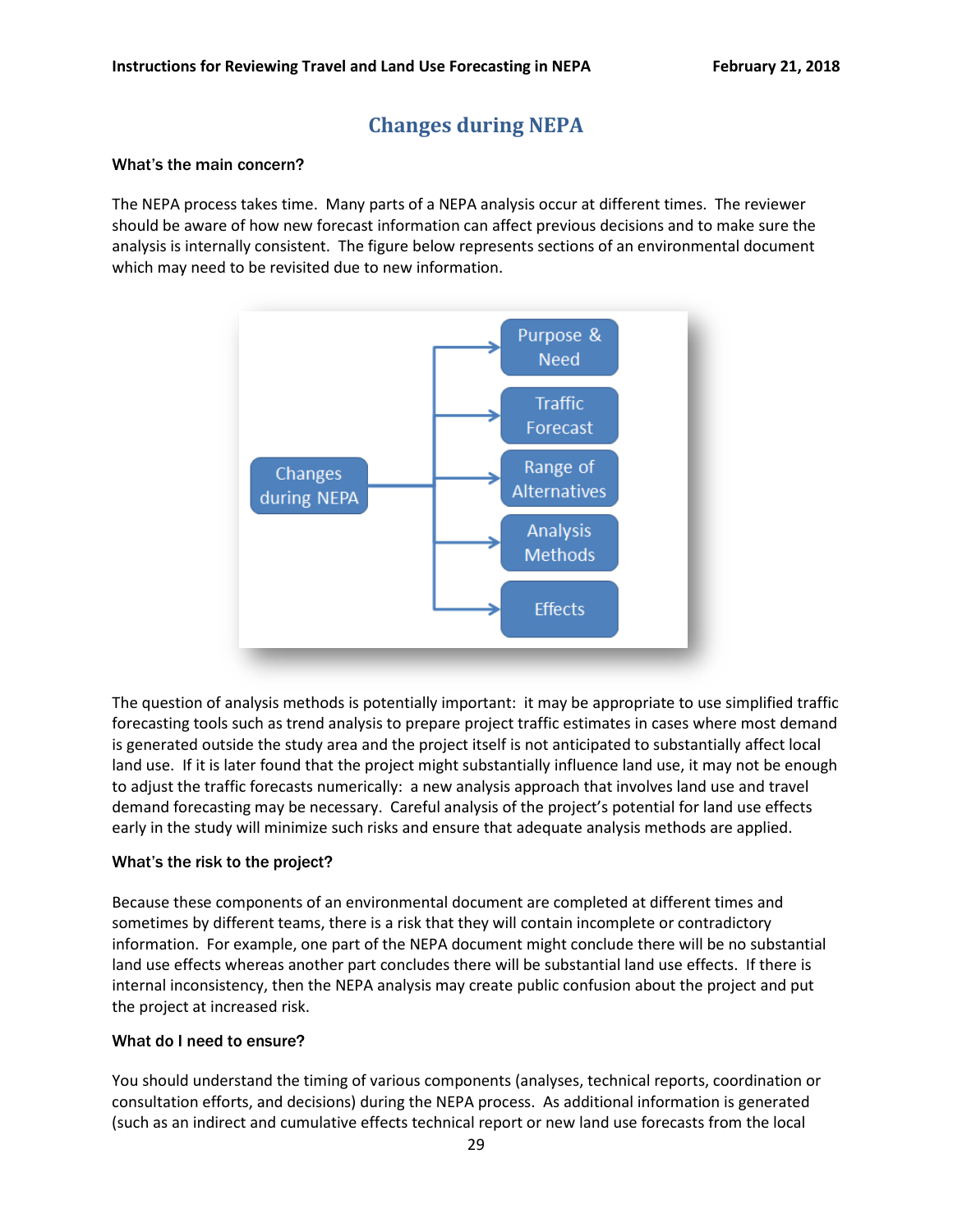planning group) you should look for ways the new information might influence previous analysis (such as a traffic forecast) and decisions (such as which alternatives meet the purpose of the project).

If you have new land use forecasting information you should consider the following questions:

- Is the information adequately documented?
- How might the new land use information affect the project's traffic forecasting (if at all)?
- Did the traffic forecasters consider whether the traffic forecast needs to be updated?
- Did the forecasters document the reason for changing (or not changing) their forecast?

If you have new traffic forecasting information you should consider the following questions:

- Is the information adequately documented?
- How might it affect the project's need?
- How might if affect the identification of reasonable alternatives and the identification of the preferred alternative?
- How might it influence any analysis methods?
- How might it change any effects analysis?
- Is there adequate documentation of these reconsiderations?

If you have other new information, consider:

- Does it relate to a land use forecast or traffic forecast for the project?
- Is there adequate documentation of how other elements of the study were reconsidered in light of the new information?

All of this information should either be:

- included in the environmental document (including appendices); or
- incorporated by reference to other documents that are included in the project file.

If the information cannot be found, the project is at risk. You should reach out to the Resource Center or Headquarters to determine an effective course of action to remedy the problem.

#### Reviewer Considerations

- A highway project will not always "induce" substantial land use changes. For example, transportation investments in corridors with established development patterns may not induce a substantial level of new development, whereas the extension of a highway that provides accessibility to undeveloped land may result in a stronger economic development response to access afforded by the project. Many factors may influence the attractiveness for land development, including land availability, access to municipal water/sewer, schools, or local zoning and taxation policies.
- If the effects analysis concludes there will be substantial land use changes as a result of implementing the project, the project's traffic forecast should be checked for consistency, and may need to be revisited and updated based on this new land use information. If there are changes to land use forecasts, these should be appropriately evaluated to estimate their potential influence on traffic forecasts and estimates of other effects to ensure that the study's conclusions are consistently supported and still valid.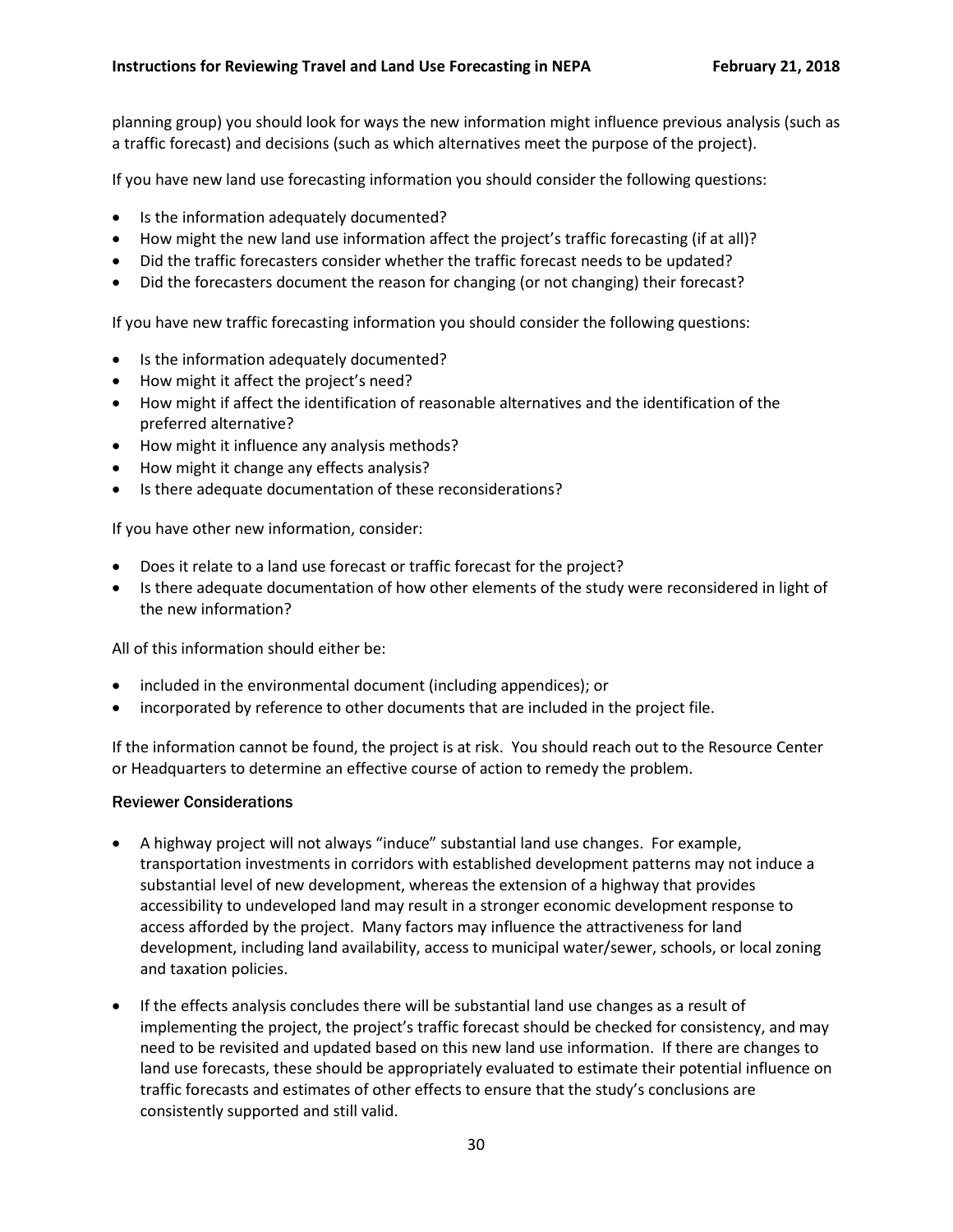• Just because new information becomes available, it does not mean the analysis and decision-making must change. However, each of the earlier analyses and conclusions should be evaluated to ensure that they remain consistent and valid.

#### Examples

# *Example #1 (potentially affecting the traffic forecast and the effects analysis):*

The indirect effects analysis was completed a year after the project's traffic forecast. The analysis suggested the project will substantially change the land development patterns. The updated land development patterns were not consistent with the land use forecast used to develop the project traffic forecast, so the traffic forecast was revised for the build alternatives. However, the effects of the revised traffic were not updated, and the project was at risk because the analysis of potential noise effects on nearby residential neighborhoods was not consistent with the new traffic estimate.

# *Example #2 (potentially affecting the traffic forecast):*

The project's traffic forecast relied on the MPO's estimated Year 2035 population and employment data. Before the NEPA process was completed, the MPO updated its land use forecast to 2040, while recognizing an overall slowing of the growth rate. Because of a new forecast of population and employment, the project team revisited the build and no-build alternatives and concluded that travel demand along the project corridor would be considerably less. The alternatives were reevaluated based on the new information and a different preferred alternative (a less expensive arterial upgrade rather than a freeway) was identified, and a new set of traffic forecasts and effects analysis was prepared. Because the project team was in regular communication with the MPO, the downward revision to the future land use forecast was not a surprise, and the project team was well prepared to revise its earlier analyses.

# *Example #3 (potentially affecting the effects analysis):*

During the effects analysis, the indirect effects analysis concluded, "*a minimal chance of land use changing as a result of the project.*" During the public involvement process, a stakeholder provided a third-party study concluding, "*if you build the road, development will follow.*" Because of this conflicting piece of information, the reviewer helped the project team ensure that the new information was incorporated in the project documents. The reviewer ensured that the new information was available to the land use and travel forecasters, that assumptions leading to the different indirect effects conclusions were systematically compared, that the indirect effects analysis was updated to account for the different assumptions and to justify the assumptions that were used, and that any changes in the indirect effects analysis were carried through consistently to the rest of the project's effects analyses.

# *Example #4 (potentially affecting the traffic forecast):*

The project's traffic forecast relied on the MPO land use forecast. The MPO land use forecast relied on population control totals from the State demography agency. Since the project's traffic forecast was developed, the State demographer revised the MPO population forecast downward. Because of the new input (population estimate from the State) to the MPO land use forecast, which is an input to the project's traffic forecast, the reviewer helped to ensure the project's traffic forecaster was aware of this new information. The traffic forecaster then considered how this new information would affect the project's traffic forecast, the project's traffic forecast was updated accordingly, and all of the project analyses and conclusions that depended on the traffic forecast were checked for consistency with the new information.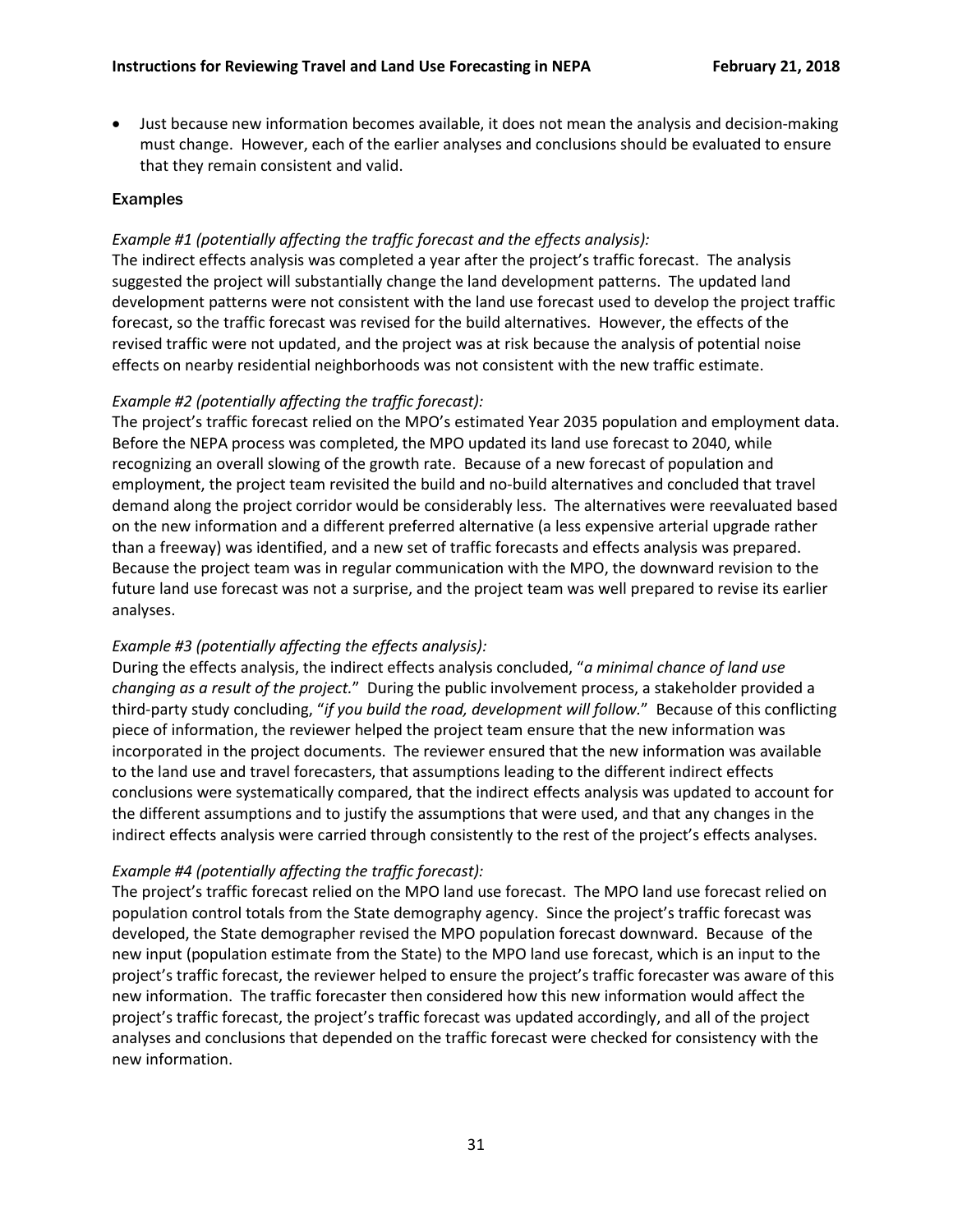# *Example #5 (potentially affecting the traffic forecast and the Purpose & Need):*

The project's traffic forecast relied on the MPO land use forecast. The Purpose & Need relied on the project's traffic forecast. The MPO land use forecast relied on population control totals from the State demography agency. Since the project's traffic forecast was developed, the State demographer revised the MPO population forecast downward. Because of the new input (population estimate from the State) to the MPO land use forecast, which is an input to the project's traffic forecast, new forecasts were prepared and because there was a significant traffic decrease in the project corridor, the reviewer ensured that the project need was still supported by the revised traffic forecast.

# Where can I find more information on this topic?

Interim Guidance on the Application of Travel and Land Use Forecasting in NEPA, Sections 2.5.1 "Potential for Reevaluating Analysis," and 2.5.2 "Consistency."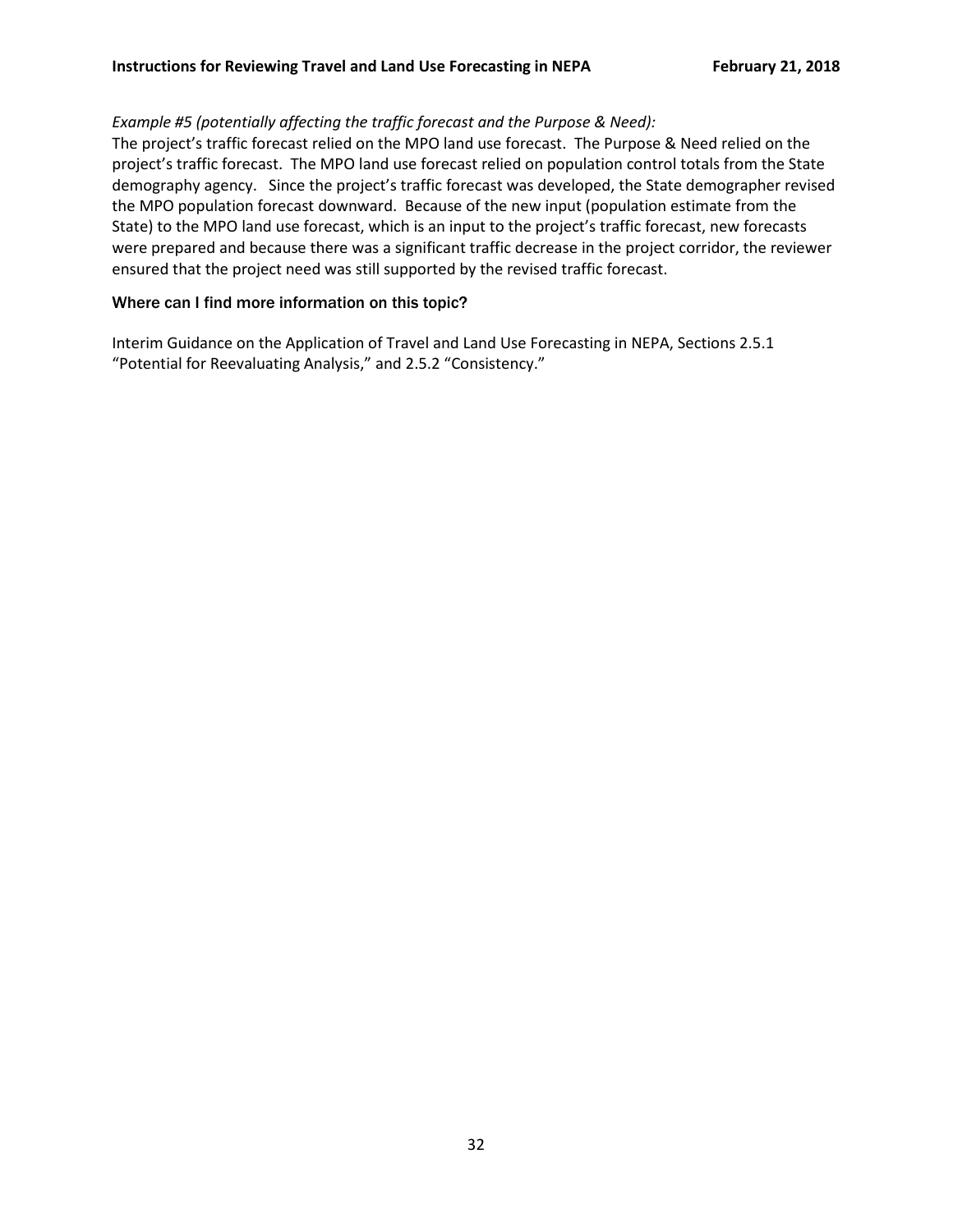# **Reevaluation After the Decision**

#### <span id="page-32-0"></span>What's the main concern?

Although a NEPA decision (Record of Decision (ROD) or a Finding of No Significant Impact (FONSI)) may have occurred, FHWA regulations (23 CFR 771.129) require a reevaluation of the NEPA decision prior to the next FHWA major approval (23 CFR 771.129(c)). If the possibility of significant changes to the effects analysis is indicated due to substantively revised forecast inputs, such as new MPO land use forecasts or revised population and employment control totals, the EIS (or EA) should be comprehensively reviewed. If the estimates of effects will change significantly due to the altered forecasts, it may be necessary to prepare an EIS (if an EA was originally prepared) or a Supplemental EIS based on the new information.

The figure below depicts where new information might affect elements of NEPA during reevaluation:



#### What's the risk to the project?

New information or changes in the project after the NEPA approval may indicate information in the original NEPA documents should be revisited. The decision may require reevaluation before it can serve as the basis for an FHWA action, such as a funding authorization. The consequences are similar to new information that may occur while the study is still underway, including the risk that the project will be challenged in court.

#### What do I need to ensure?

When you become aware of new information (for example, if the local planning agency has updated its land use forecast) after the signing of the FONSI or ROD, look for:

- ways the new information might influence previous analysis (such as a traffic forecast); and
- decisions (such as which alternatives meet the purpose of the project) that may be affected by the information. Ensure that the analysis and decisions are still supported.

If you have new land use forecasting information, you should consider the following questions:

- Is the information adequately documented?
- How might it affect the project's traffic forecasting (if at all)?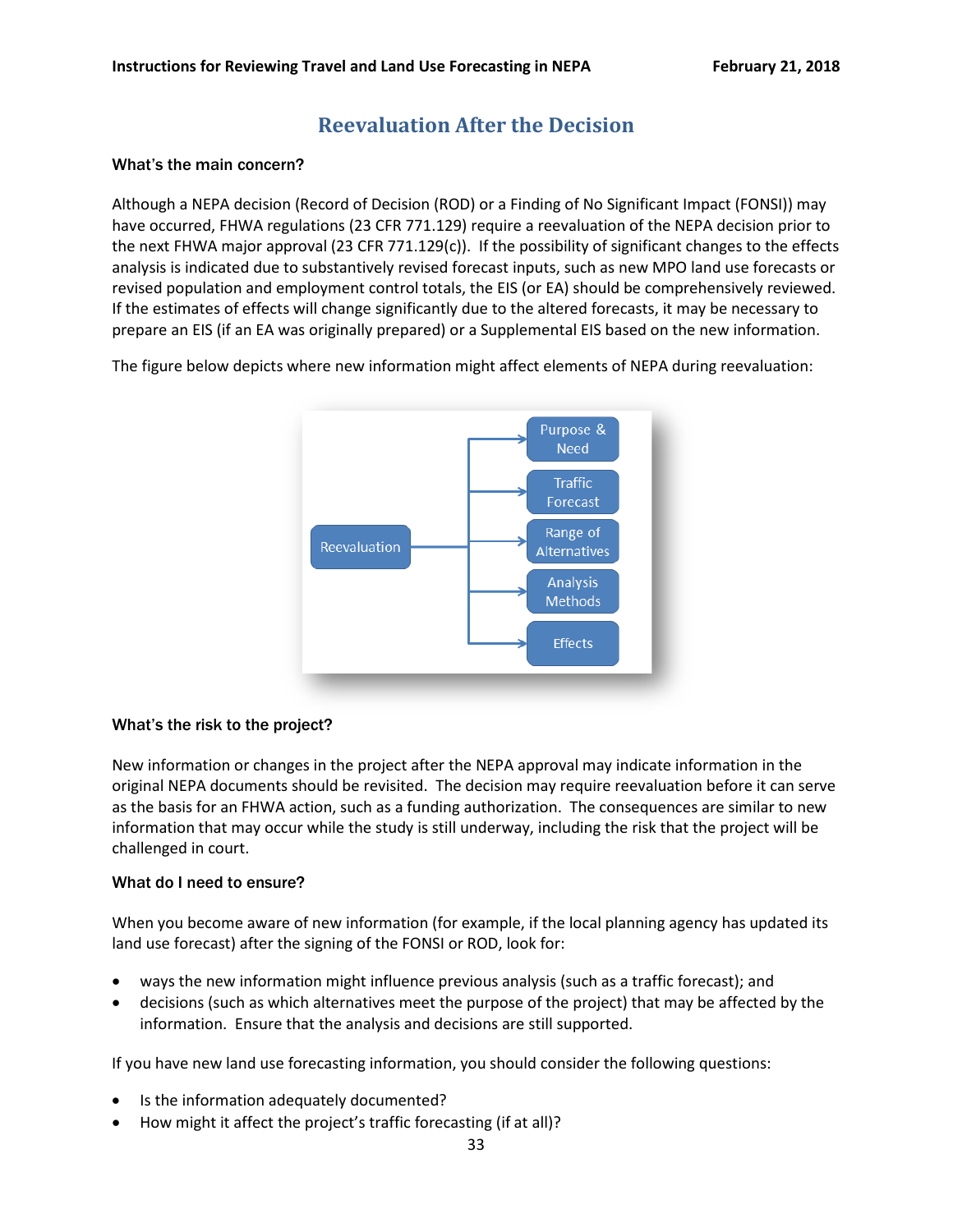- Did the traffic forecasters consider whether the traffic forecast needs to be updated (or not)?
- Did the forecasters document the reason for changing (or not) their forecast?
- Is there adequate documentation that the original NEPA decision is still valid (or not)?

If you have new traffic forecasting information, you should consider the following questions:

- Is the information adequately documented?
- How might it affect the project's need?
- How might if affect the identification of a range of reasonable alternatives?
- How might it influence any analysis methods?
- How might it change any effects analysis?
- Is there adequate documentation of any of these reconsiderations?
- Is there adequate documentation that the original NEPA decision is still valid (or not)?

If you have other new information, you should consider the following questions:

- Does the information relate to a land use forecast or traffic forecast for the project?
- Is there adequate documentation of the reconsideration?
- Is there adequate documentation that the original NEPA decision is still valid (or not)?

Consider whether an EA or EIS must be supplemented, pursuant to 23 CFR 771.130:

- Does the new land use forecast result in a new, significant impact that was not evaluated in the EIS? (If so, you'll need to supplement the EA or EIS.)
- Does the new traffic forecast result in a new, significant impact that was not evaluated in the EIS? (If so, you'll need to supplement the EA or EIS.)

If the project is a CE and / or EA, consider the following questions:

- Does the new land use forecast result in a significant impact? (If so, an EIS will be needed.)
- Does the new traffic forecast result in a significant impact? (If so, an EIS will be needed.)

All of this information should either be:

- included in the environmental document (including appendices); or
- incorporated by reference to other documents that are included in the project file.

If the information cannot be found, the project is at risk. You should reach out to the Resource Center or Headquarters to determine an effective course of action to remedy the problem.

#### Reviewer Considerations

• It may be useful to encourage the project team to conduct sensitivity analyses with their analysis models prior to deciding whether the NEPA decision remains valid. A sensitivity analysis will systematically alter key inputs in the forecasting models to get a sense of how big a resulting change will occur in traffic and other project effects. If the revised forecasts show changes that are small enough not to alter the findings in the original NEPA decision, it may be possible to continue to rely on the original study. However, the sensitivity analysis and the conclusions drawn from it must be fully documented (including all assumptions and thresholds used to support those conclusions).